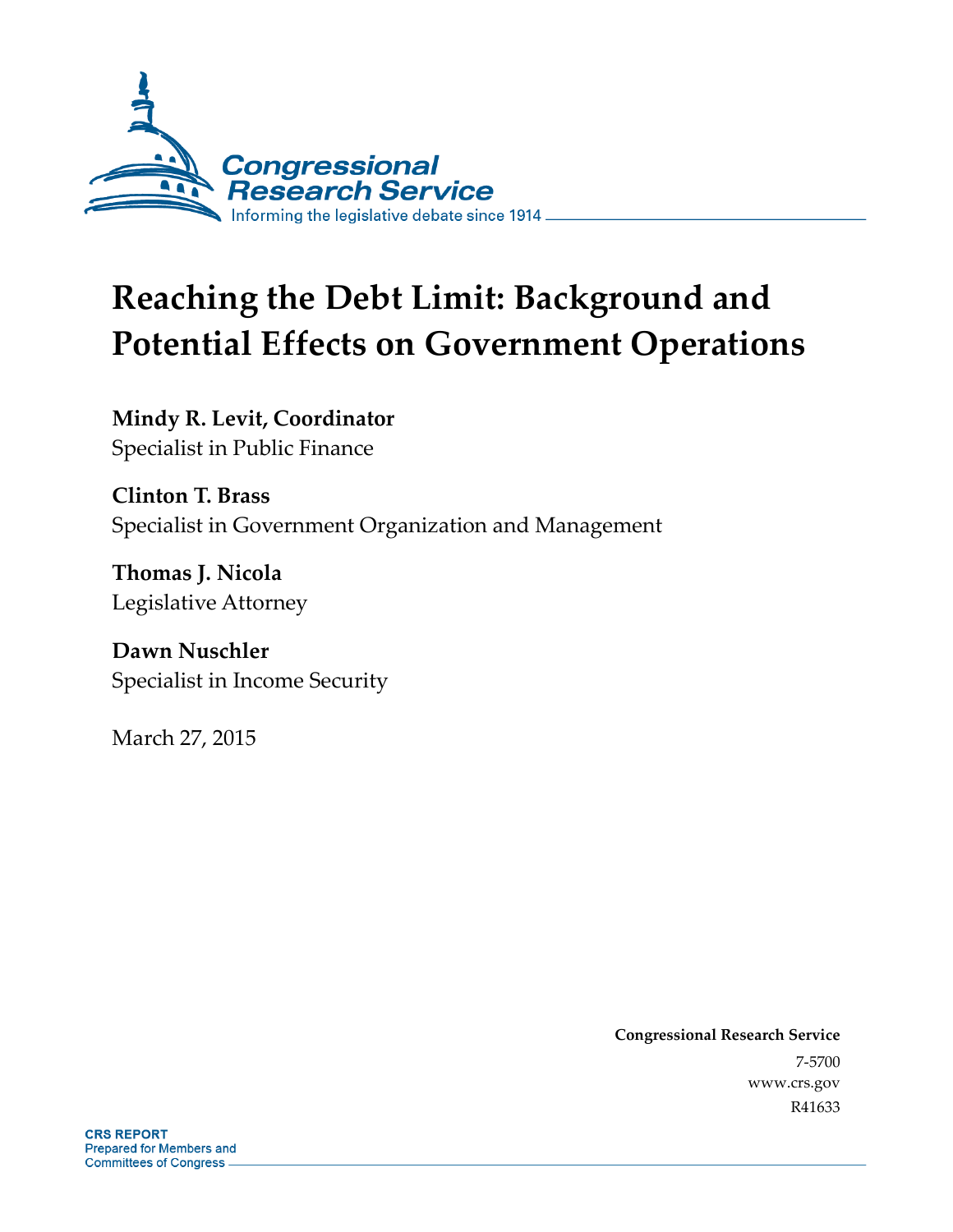## **Summary**

The gross federal debt, which represents the federal government's total outstanding debt, consists of (1) debt held by the public and (2) debt held in government accounts, also known as intragovernmental debt. Federal government borrowing increases for two primary reasons: (1) budget deficits and (2) investments of any federal government account surpluses in Treasury securities, as required by law. Nearly all of this debt is subject to the statutory limit.

Treasury has yet to face a situation in which it was unable to pay its obligations as a result of reaching the debt limit. In the past, the debt limit has always been raised before the debt reached the limit. However, on several occasions Treasury took extraordinary actions to avoid reaching the limit which, as a result, affected the operations of certain programs. If the Secretary of the Treasury determines that the issuance of obligations of the United States may not be made without exceeding the public debt limit, Treasury can make use of "extraordinary measures." Some of these measures require the Treasury Secretary to authorize a debt issuance suspension period.

Since 2011, the debt limit has been increased through provisions of four pieces of legislation. The debt limit was increased on August 2, 2011, as part of the Budget Control Act of 2011 (BCA; P.L. 112-25). The BCA also provided for two additional debt limit increases, which occurred in September 2011 and January 2012. On February 4, 2013, the statutory debt limit was suspended through May 18, 2013, as part of the No Budget, No Pay Act of 2013 (P.L. 113-3). On October 17, 2013, the debt limit was suspended again through February 7, 2014, as part of the Continuing Appropriations Act, 2014 (P.L. 113-46). On February 15, 2014, the debt limit was suspended for a third time through, March 15, 2015, as part of the Temporary Debt Limit Extension Act (P.L. 113- 83). Between the enactment of each of these legislative measures, Treasury used extraordinary measures to continue financing obligations. On May 19, 2013, February 8, 2014, and March 16, 2015, the debt limit was reinstated at a level which accommodated borrowing incurred during the suspension periods.

Budget outlays and revenue collections along with the funds contained in the extraordinary measures will affect the timing of when the debt limit is reached. If the debt limit is reached and Treasury is no longer able to issue federal debt, federal outlays would have to be decreased or federal revenues would have to be increased by a corresponding amount to cover the gap in what cannot be borrowed.

It is extremely difficult for Congress to effectively influence short-term fiscal and budgetary policy through action on legislation adjusting the debt limit. The need to raise (or lower) the limit during a session of Congress is driven by previous decisions regarding revenues and spending stemming from legislation enacted earlier in the session or in prior years. Nevertheless, the consideration of debt limit legislation often is viewed as an opportunity to reexamine fiscal and budgetary policy. Consequently, House and Senate action on legislation adjusting the debt limit is often complicated, hindered by policy disagreements, and subject to delay.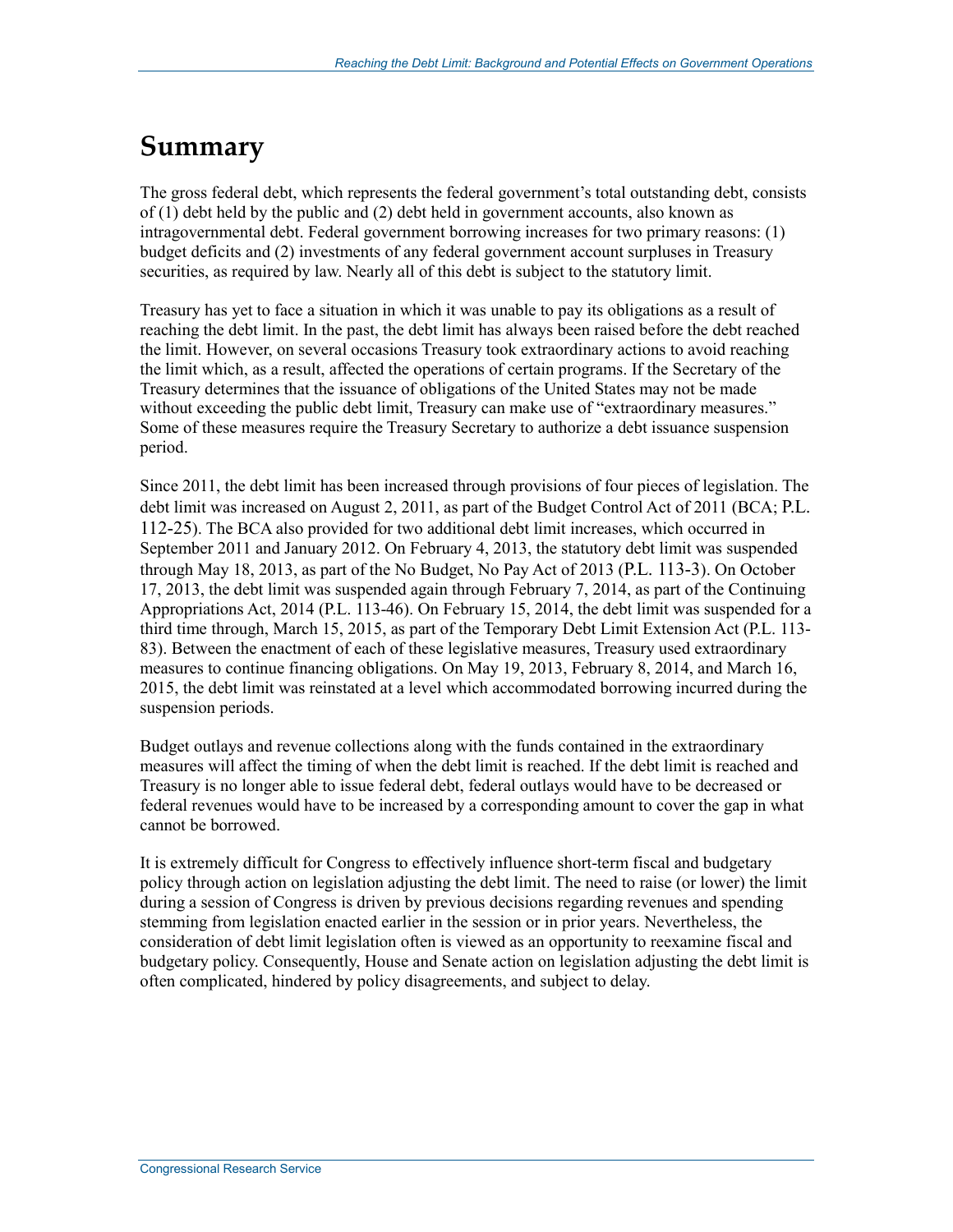## **Contents**

| Distinction Between a Debt Limit Crisis and a Government Shutdown 14 |  |
|----------------------------------------------------------------------|--|
|                                                                      |  |
|                                                                      |  |
|                                                                      |  |
|                                                                      |  |
|                                                                      |  |
|                                                                      |  |
|                                                                      |  |

## **Appendixes**

Appendix. Detailed History on Past Treasury Actions During Previous Debt Limit Crises.......... 23

## **Contacts**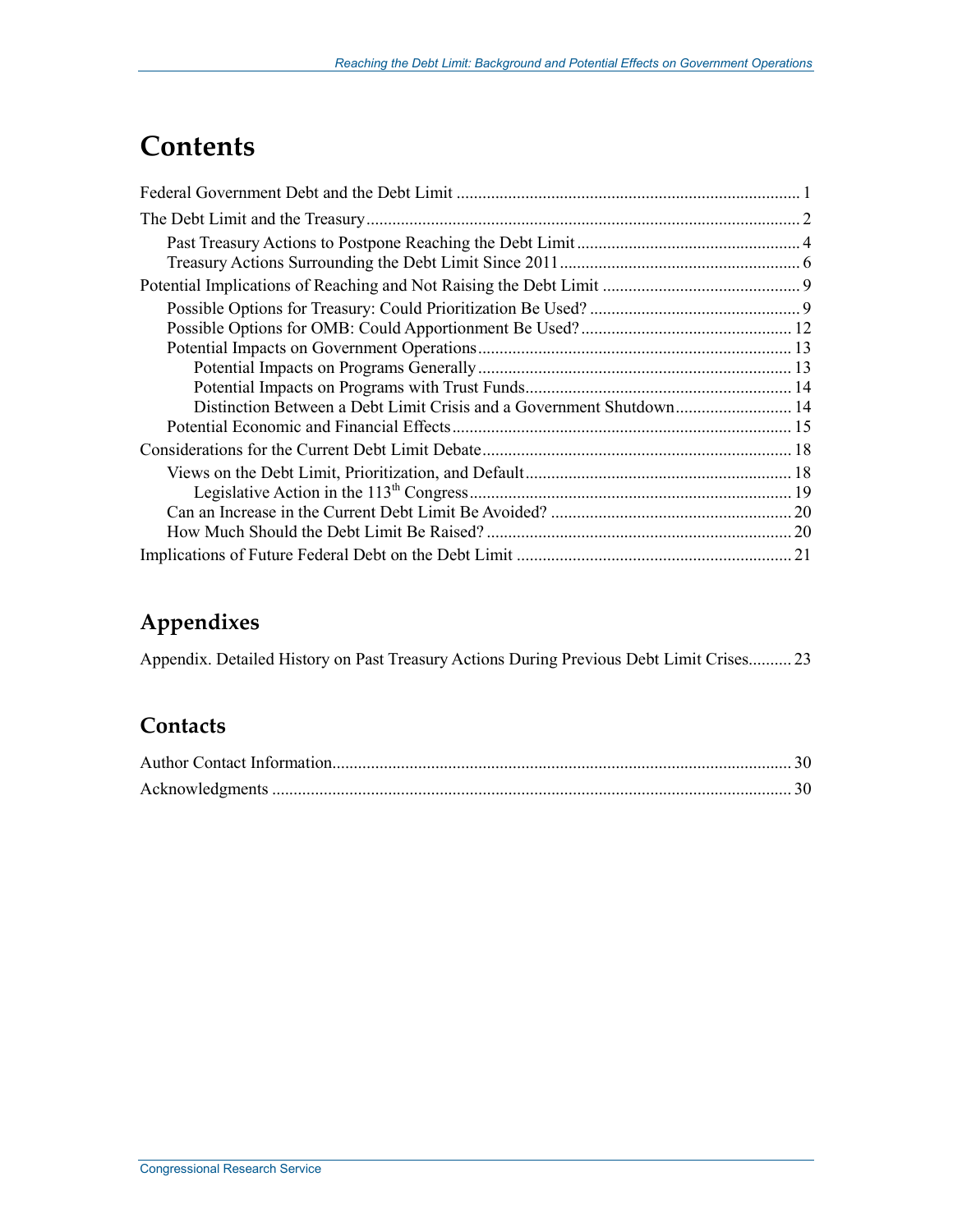he federal government's statutory debt limit was reinstated on March 16, 2015, at a level that accommodated the borrowing incurred during the suspension period, which ended on March 15, 2015 (P.L. 113-83).<sup>1</sup> Treasury immediately began using its authority outside of The federal government's statutory debt limit was reinstated on March 16, 2015, at a leve that accommodated the borrowing incurred during the suspension period, which ended c March 15, 2015 (P.L. 113-83).<sup>1</sup> Treasury immed debt limit would impede the federal government's ability to make timely payments on all of its obligations (through a debt issuance suspension period as well as other methods discussed in more detail later in this report). Similar actions have been taken previously. If these financing options are exhausted and Treasury is no longer able to pay for all federal obligations, some federal payments to creditors, vendors, contractors, state and local governments, beneficiaries, and other entities would be delayed or limited. This could result in significant economic and financial consequences that may have a lasting impact on federal programs and the federal government's ability to borrow in the future.

This report examines the possibility of the federal government reaching its statutory debt limit and not raising it, with a particular focus on government operations. First, the report explains the nature of the federal government's debt, the processes associated with federal borrowing, and historical events that may influence prospective actions. It also includes an analysis of what *could* happen if the federal government may no longer issue debt, has exhausted alternative sources of cash, and, therefore, depends on incoming receipts or other sources of funds to provide any cash needed to liquidate federal obligations.<sup>2</sup> A discussion of the effects that prior debt limit impasses have had on the economy is also included. Finally, this report lays out considerations for increasing the debt limit under current policy and what impact fiscal policy could have on the debt limit going forward.

## **Federal Government Debt and the Debt Limit3**

The gross federal debt, which represents the federal government's total outstanding debt, consists of:

- the debt held by the public and
- the debt held in government accounts, also known as intragovernmental debt.

Federal government borrowing increases for two primary reasons: (1) budget deficits and (2) investments of any federal government account surpluses in Treasury securities as required by  $law<sup>4</sup>$ 

<sup>&</sup>lt;u>.</u> 1 The current level of federal debt can be found in the U.S. Department of the Treasury, *Daily Treasury Statement*, Table III-C, available at http://fms.treas.gov/dts/index.html.

 $2<sup>2</sup>$  The possible scenario sometimes has been referred to generically as a debt limit crisis. U.S. General Accounting Office (now the Government Accountability Office and hereinafter GAO), *Debt Ceiling: Analysis of Actions During the 2003 Debt Issuance Suspension Periods*, GAO-04-526, May 2004.

<sup>3</sup> This section draws on CRS Report 98-453, *Debt-Limit Legislation in the Congressional Budget Process*, by Bill Heniff Jr., and CRS Report RL31967, *The Debt Limit: History and Recent Increases*, by D. Andrew Austin and Mindy R. Levit.

<sup>&</sup>lt;sup>4</sup> If the budget is in surplus and intragovernmental debt rises by an amount that is less than the budget surplus, the total debt would not increase. See the later discussion in the section titled "Implications of Future Federal Debt on the Debt Limit."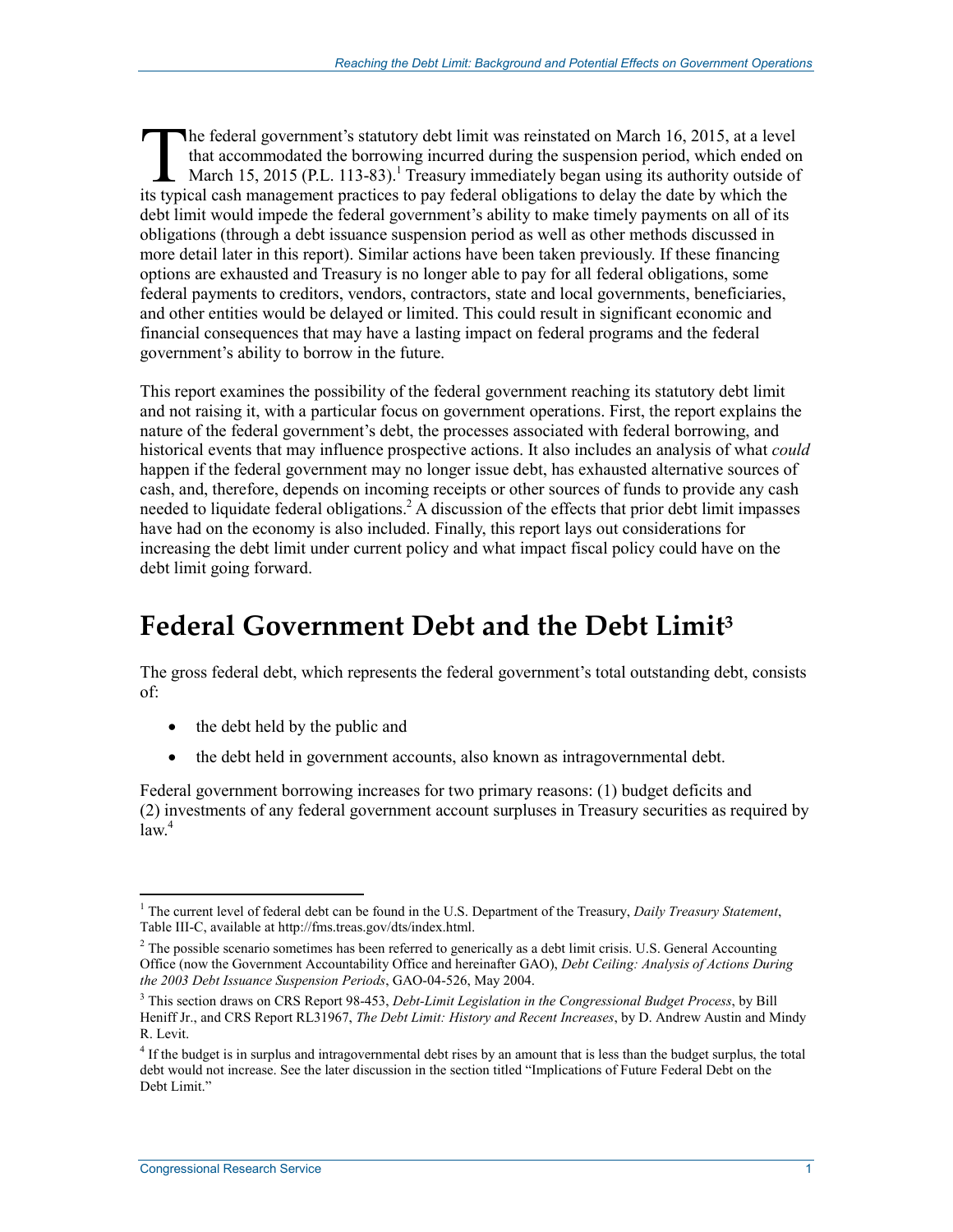The debt held by the public represents the total net amount borrowed from the public to cover the federal government's accumulated budget deficits. Annual budget deficits increase the debt held by the public by requiring the federal government to borrow additional funds to fulfill its commitments.

The debt held in government accounts represents the federal debt issued to certain accounts, primarily trust funds, such as those associated with Social Security, Medicare, and Unemployment Compensation. Generally, government account surpluses, which include trust fund surpluses, by law must be invested in special non-marketable federal government securities and thus are held in the form of federal debt.<sup>5</sup> Treasury periodically pays interest on the special securities held in a government account. Interest payments are typically paid in the form of additional special securities issued by Treasury to the trust funds, which also increases the amount of intragovernmental debt and federal debt subject to limit.

When a trust fund invests in U.S. Treasury securities, it effectively lends money to the rest of the government. The loan either reduces what the federal government must borrow from the public if the budget is in deficit, or reduces the amount of publicly held debt if the budget is in surplus. At the same time, the loan increases intragovernmental debt. The revenues exchanged for these securities then go into the General Fund of the Treasury and are indistinguishable from other cash in the General Fund. This cash may be used for any government spending purpose.<sup>6</sup>

Congress created a statutory debt limit in the Second Liberty Bond Act of 1917.<sup>7</sup> This development changed Treasury's borrowing process and assisted Congress in its efforts to exercise its constitutional prerogatives to control the federal government's fiscal outcomes. The debt limit also imposes a form of fiscal accountability that compels Congress and the President to take deliberate action to allow further federal borrowing if necessary.

Almost all of the federal government's borrowing is subject to a statutory limit.<sup>8</sup> From time to time, Congress has considered and adopted legislation to change or suspend this limit. Because the statutory limit applies to debt held by the public as well as intragovernmental debt, both budget deficits and government account surpluses may contribute to the federal government reaching the existing debt limit.

## **The Debt Limit and the Treasury**

Treasury's standard methods for financing federal activities can be disrupted when the level of federal debt nears its legal limit. If the limit prevents Treasury from issuing new debt to manage

<sup>&</sup>lt;u>.</u> 5 GAO, *Federal Trust and Other Earmarked Funds Answers to Frequently Asked Questions*, GAO-01-199SP, January 2001, pp. 17-18.

<sup>6</sup> For an explanation of how this process works for the Social Security Trust Funds, see the section of the **Appendix** titled "Social Security Trust Fund Cash and Investment Management Practices."

<sup>&</sup>lt;sup>7</sup> Chapter 56, 40 Stat. 288 (1917). The debt limit is now codified at 31 U.S.C. §3101.

<sup>&</sup>lt;sup>8</sup> Treasury currently defines "Total Public Debt Subject to Limit" as "the Total Public Debt Outstanding less Unamortized Discount on Treasury Bills and Zero-Coupon Treasury Bonds, old debt issued prior to 1917, and old currency called United States Notes, as well as Debt held by the Federal Financing Bank and Guaranteed Debt." Approximately 0.1% of total federal debt is not subject to the debt limit. For more information, see U.S. Office of Management and Budget (hereinafter OMB), *Budget of the U.S. Government for FY2014*, *Analytical Perspectives*, Chapter 5 and Table 5-2.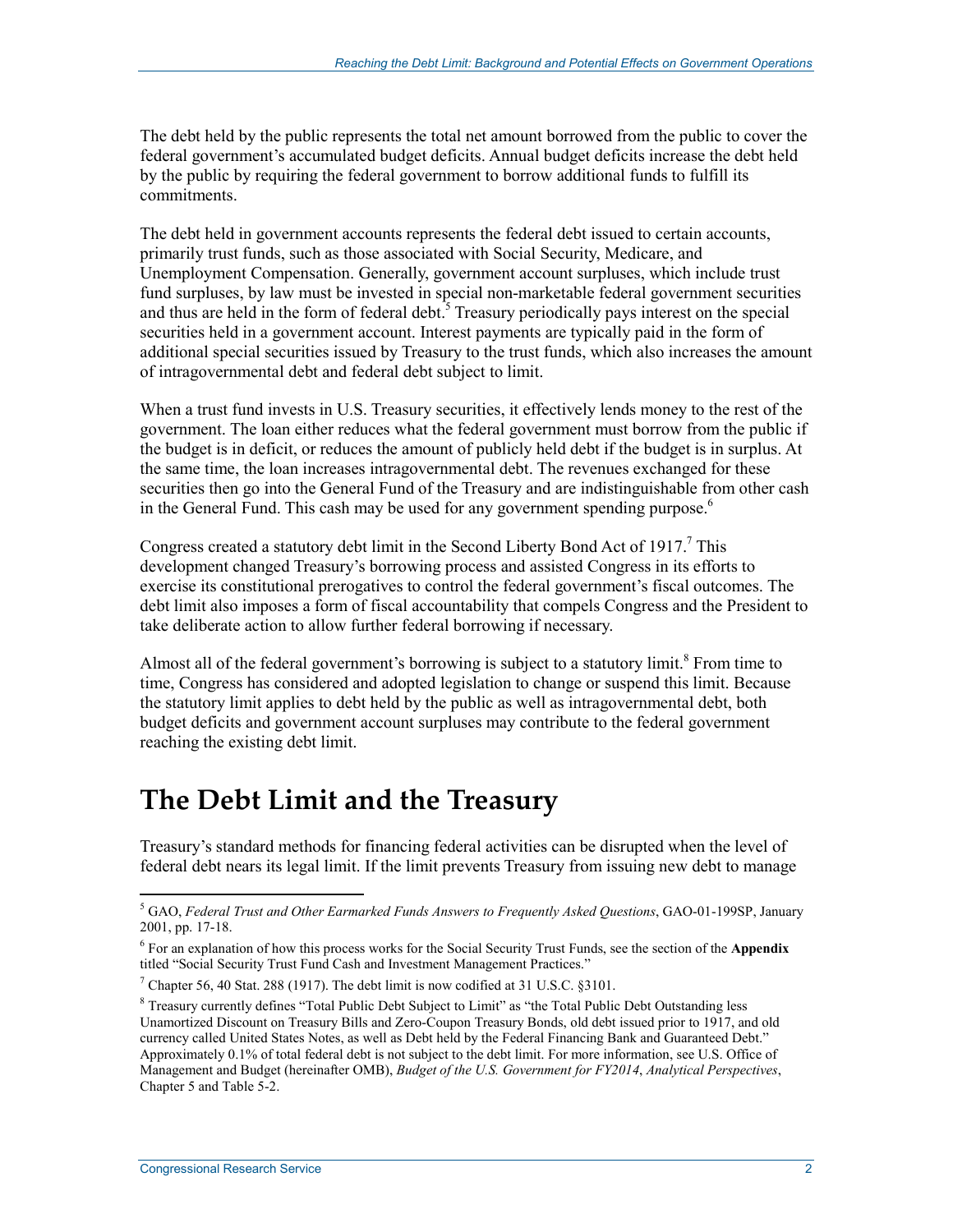short-term cash flows or to finance an annual deficit, the government may be unable to obtain the cash needed to pay its bills. The limit may also prevent the government from issuing new debt in order to invest the surpluses of designated government accounts, such as federal trust funds. Treasury is caught between two requirements: the law that requires Treasury to pay the government's legal obligations or invest trust fund surpluses, on one hand, and the statutory debt limit which may prevent Treasury from issuing the debt to raise cash to pay obligations or make trust fund investments, on the other.<sup>9</sup>

The level of federal debt changes throughout the year due to fluctuations in revenue and outlays, regardless of whether or not the government has an annual surplus or deficit. Seasonal fluctuations could still require Treasury to sell debt even if the annual level of federal debt subject to limit does not increase (i.e., if the budget were balanced and trust funds were not in surplus). Even on a day-to-day basis, the level of federal debt can vary significantly. For example, Treasury issues large volumes of individual income tax refunds in February and March, because taxpayers expecting refunds tend to file early. On the other hand, Treasury tends to collect more revenue in April because taxpayers making payments tend to file closer to April 15.

Past Treasury Secretaries, when faced with a nearly binding debt ceiling, have used special strategies to handle cash and debt management responsibilities.<sup>10</sup> Since 1985, these measures have included

- suspending sales of nonmarketable debt (savings bonds, state and local government series, and other nonmarketable debt);
- trimming or delaying auctions of marketable securities;
- under-investing or disinvesting certain government funds (Social Security, Government Securities Investment Fund of the Federal Thrift Savings Plan, the Civil Service Retirement and Disability Trust Fund, Postal Service Retiree Health Benefit Fund, Exchange Stabilization Fund);<sup>11</sup> and
- exchanging Treasury securities for non-Treasury securities held by the Federal Financing Bank (FFB).

Under current law, if the Secretary of the Treasury determines that the issuance of obligations of the United States may not be made without exceeding the debt limit, a "debt issuance suspension period" may be determined.<sup>12</sup> This determination gives Treasury the authority to suspend investments in the Civil Service Retirement and Disability Trust Fund, Postal Service Retiree Health Benefit Fund, and the Government Securities Investment Fund (G-Fund) of the Federal

<sup>9</sup> *See generally,* 31 U.S.C. §§3321 *et seq.* for the Treasury Secretary's duty to pay obligations. Regarding trust fund investments, see, for example, 42 U.S.C. §401 (Social Security Trust Funds), 5 U.S.C. §8348 (Civil Service Retirement and Disability Trust Fund), and 5 U.S.C. §8909 (Postal Service Retiree Health Benefit Fund).

<sup>10</sup> For example, see out-of-print CRS Report 95-1109, *Authority to Tap Trust Funds and Establish Payment Priorities if the Debt Limit is not Increased*, by Thomas J. Nicola and Morton Rosenberg (available from CRS upon request).

<sup>&</sup>lt;sup>11</sup> Under-investing or disinvesting certain government funds provides room under the debt limit by freezing or reducing the amount of government debt held in these accounts in order to provide head room for more debt to be issued to the public to facilitate sufficient cash flow to pay obligations or to use receipts that would otherwise be invested in Treasury securities for purposes of paying other obligations.

<sup>&</sup>lt;sup>12</sup> Congress formally authorized the additional powers to the Treasury Secretary under a "debt issuance suspension period" in the Omnibus Budget Reconciliation Act of 1986 (P.L. 99-509) and Thrift Savings Fund Investment Act of 1987 (P.L. 100-43).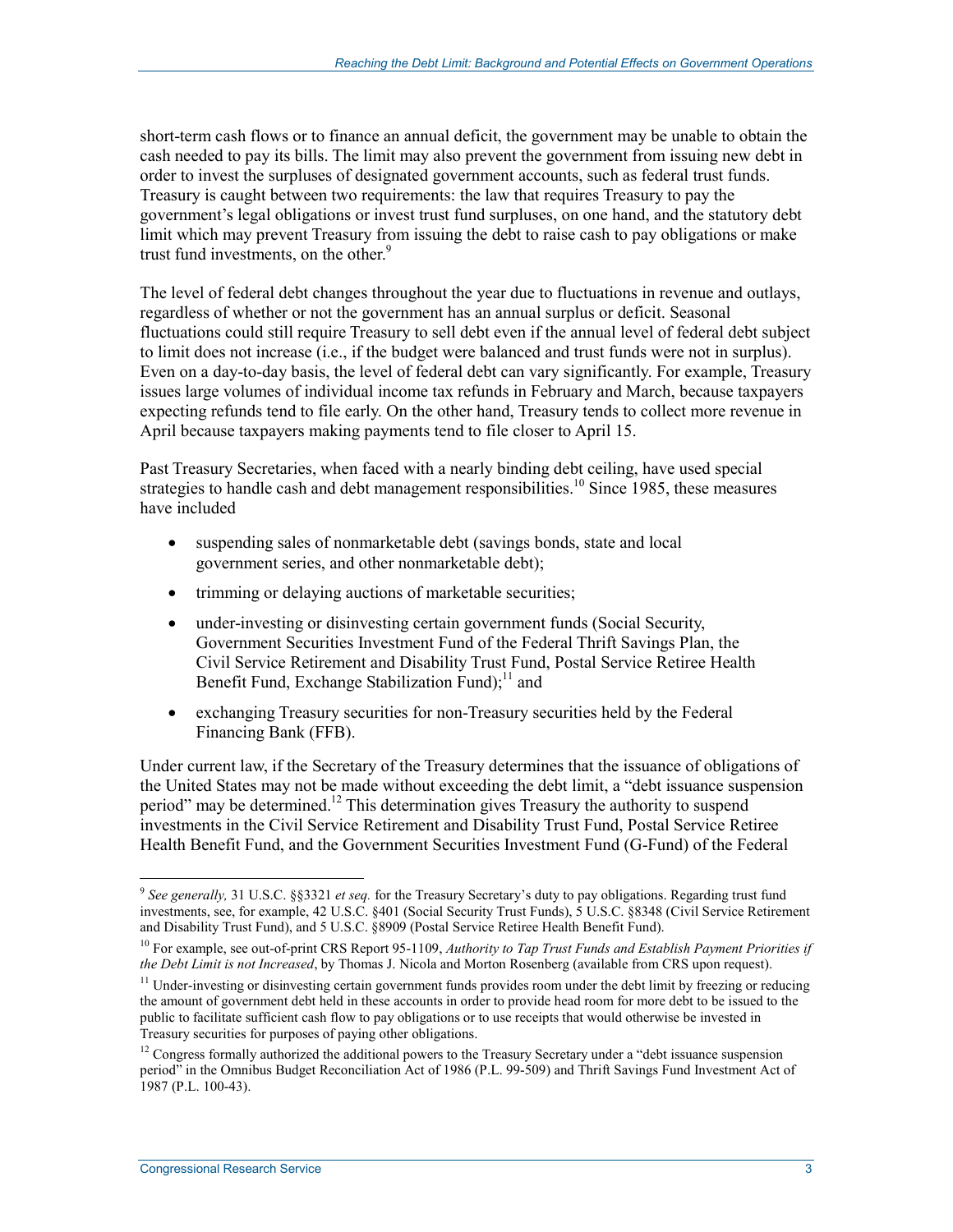Thrift Savings Plan. In addition, this gives Treasury the authority to prematurely redeem securities held by the Civil Service Retirement and Disability Trust Fund and Postal Service Retiree Health Benefit Fund. Debt issuance suspension periods were previously in effect from November 15, 1995, through January 15, 1997; April 4 through April 16, 2002; May 16 through June 28, 2002; February 20 through May 27, 2003; May 16 through August 2, 2011; December 31, 2012, through February 4, 2013; May 20, 2013 to October 17, 2013; and February 10, 2014, to February 15, 2014. Most recently, a debt limit suspension period began on March 16, 2015, and is still currently in effect.

## **Past Treasury Actions to Postpone Reaching the Debt Limit**

Treasury has yet to face a situation in which it was unable to pay its obligations as a result of reaching the debt limit. However, during debt limit impasses in 1985, 1995-1996, 2002, 2003, 2011, 2013, 2014, and 2015. Treasury took extraordinary actions to avoid reaching the debt limit and to meet the federal government's other obligations. Some of the actions Treasury took during these periods are briefly discussed below.<sup>13</sup>

#### *Actions in 1985*

In September 1985, the Treasury Department informed Congress that it had reached the statutory debt limit. As a result, Treasury had to take extraordinary measures to meet the government's cash requirements. Treasury used various internal transactions involving the Federal Financing Bank (FFB) and delayed public auctions of government debt. It also was unable to issue, or had to delay issuing, new short-term government securities to the Civil Service Retirement and Disability Trust Fund, the Social Security Trust Funds, and several smaller trust funds. In particular, new Treasury obligations could not be issued to the trust funds because doing so would have exceeded the debt limit. Treasury took the additional step of "disinvesting" the Civil Service Retirement and Disability Trust Fund, the Social Security Trust Funds, and several smaller trust funds by redeeming some trust fund securities earlier than usual. Premature redemption of these securities created room under the debt ceiling for Treasury to borrow sufficient cash from the public to pay other obligations, including November 1985 Social Security benefits.<sup>14</sup> The debt limit was subsequently temporarily increased on November 14, 1985 (P.L. 99-155) and permanently increased on December 12, 1985 (P.L. 99-177) from \$1,824 billion to \$2,079 billion.

As a result of the 1985 debt limit crisis, Congress subsequently authorized Treasury to alter its normal investment and redemption procedures for certain trust funds during a debt limit crisis. Such authority was not provided with respect to the Social Security Trust Funds. In addition, both P.L. 99-155 and P.L. 99-177 included provisions to require Treasury to restore any interest income lost to the trust funds as a result of delayed investments and early redemptions.

<sup>1</sup> <sup>13</sup> For a more detailed analysis of past Treasury actions surrounding the debt limit impasses of 1985, 1995-1996, and 2011, see the **Appendix**.

<sup>&</sup>lt;sup>14</sup> Treasury also redeemed some of the Social Security Trust Funds' holdings of long-term securities to reimburse the General Fund for cash payments of benefits in September through November 1985. During this period, Treasury was unable to follow its normal procedure of issuing short-term securities to the trust funds and then redeeming short-term securities to reimburse the General Fund when it paid Social Security benefits.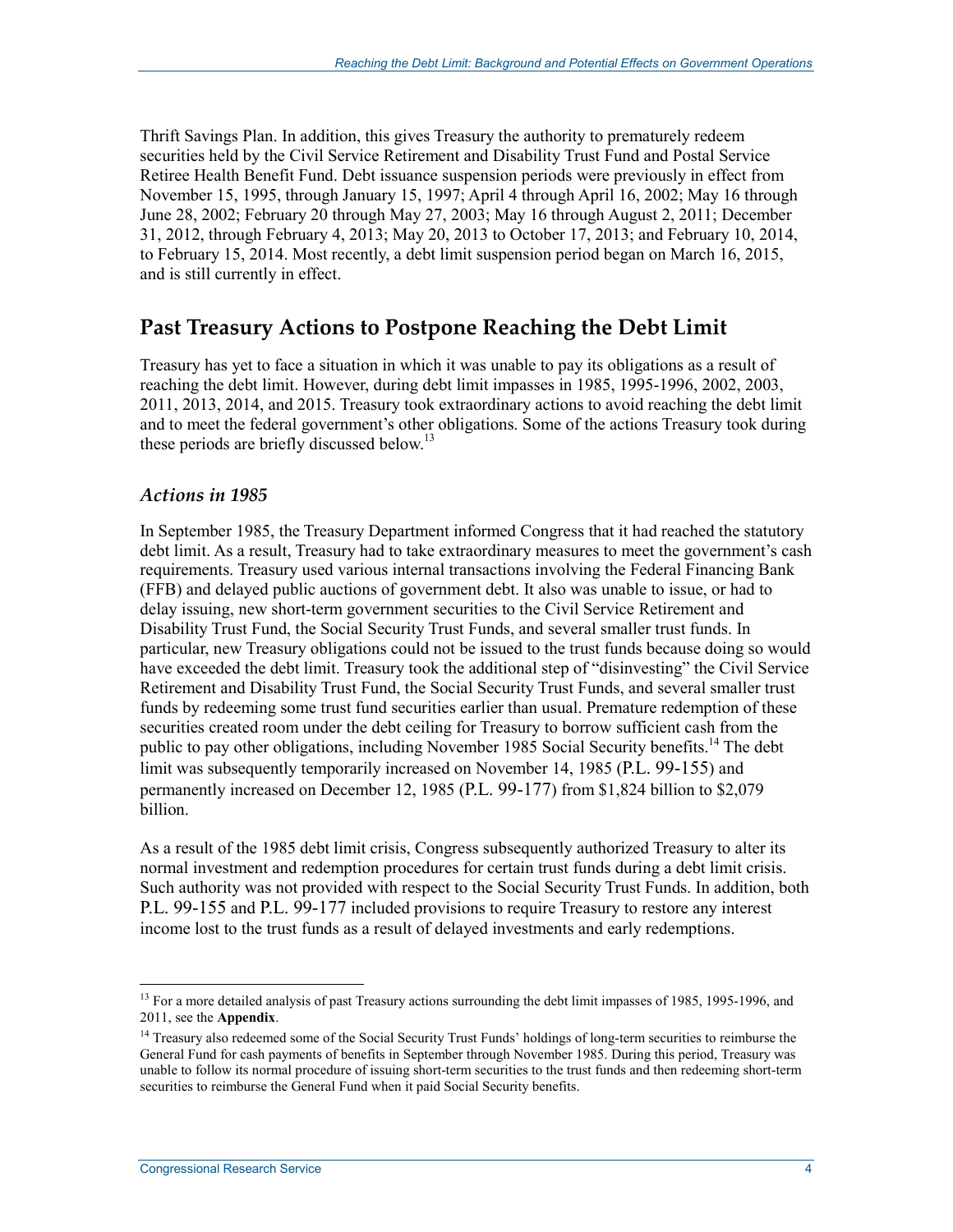#### *Actions in 1995-1996*

During the debt limit crisis of 1995-1996, Treasury, once again, used nontraditional methods of financing, including some of the methods used during the 1985 crisis as well as not reinvesting some of the maturing Treasury securities held by the Exchange Stabilization Fund.<sup>15</sup> In early 1996, Treasury announced that it had insufficient cash to pay Social Security benefits for March 1996, because it was unable to issue new public debt.<sup>16</sup> To allow benefits to be paid in March 1996, Congress authorized Treasury to issue securities to the public in the amount needed to make the March 1996 benefit payments and specified that, on a temporary basis, those securities would not count against the debt limit (P.L. 104-103 and P.L. 104-115). In 1996, Congress passed P.L. 104-121 to increase the debt limit and, among other provisions, to codify Congress's understanding that the Secretary of the Treasury and other federal officials are not authorized to use Social Security and Medicare funds for debt management purposes, except when necessary to provide for the payment of benefits or administrative expenses of the programs.

#### *Actions in 2002-2003*

During periods in 2002 and 2003 (from April 4 through April 16, 2002; from May 16 through June 28, 2002; and from February 20 through May 27, 2003), Treasury again took actions to avoid reaching the debt limit. These actions included utilizing certain trust fund assets and suspending the sale of securities to certain trust funds. The debt limit was permanently increased on June 28, 2002 (P.L. 107-199), from \$5,950 billion to \$6,400 billion and on May 27, 2003 (P.L. 108-24), from \$6,400 billion to \$7,384 billion.

#### *Actions in 2009*

1

Treasury used another tool in 2009 to cope with the debt limit without declaring a debt issuance suspension period. Specifically, Treasury used a program that was originally established as an alternative method for the Federal Reserve (Fed) to increase its assistance to the financial sector during the financial downturn, the Supplementary Financing Program (SFP). The SFP was announced on September 17, 2008. Under the SFP, Treasury temporarily auctioned more new securities than were needed to finance government operations and deposited the proceeds at the Fed. Beginning in January 2009, Treasury generally held \$200 billion at the Fed under this program. When debt subject to limit approached the statutory debt limit around October 2009, however, Treasury withdrew all but \$5 billion from the Fed to create room under the debt ceiling. Once the debt limit was raised on February 12, 2010, from \$12,394 billion to \$14,294 billion (P.L. 111-139), Treasury began increasing the balances held at the Fed back to \$200 billion by

<sup>&</sup>lt;sup>15</sup> Treasury's Exchange Stabilization Fund buys and sells foreign currency to promote exchange rate stability and counter disorderly conditions in the foreign exchange market.

<sup>&</sup>lt;sup>16</sup> As described in the **Appendix**, under normal procedures Treasury pays Social Security benefits from the General Fund and offsets this by redeeming an equivalent amount of the trust funds' holdings of government debt. In order to pay Social Security benefits, and depending on the government's cash position at the time, Treasury may need to issue new public debt to raise the cash needed to pay benefits. Treasury may be unable to issue new public debt, however, because of the debt limit. Social Security benefit payments may be delayed or jeopardized if the Treasury does not have enough cash on hand to pay benefits.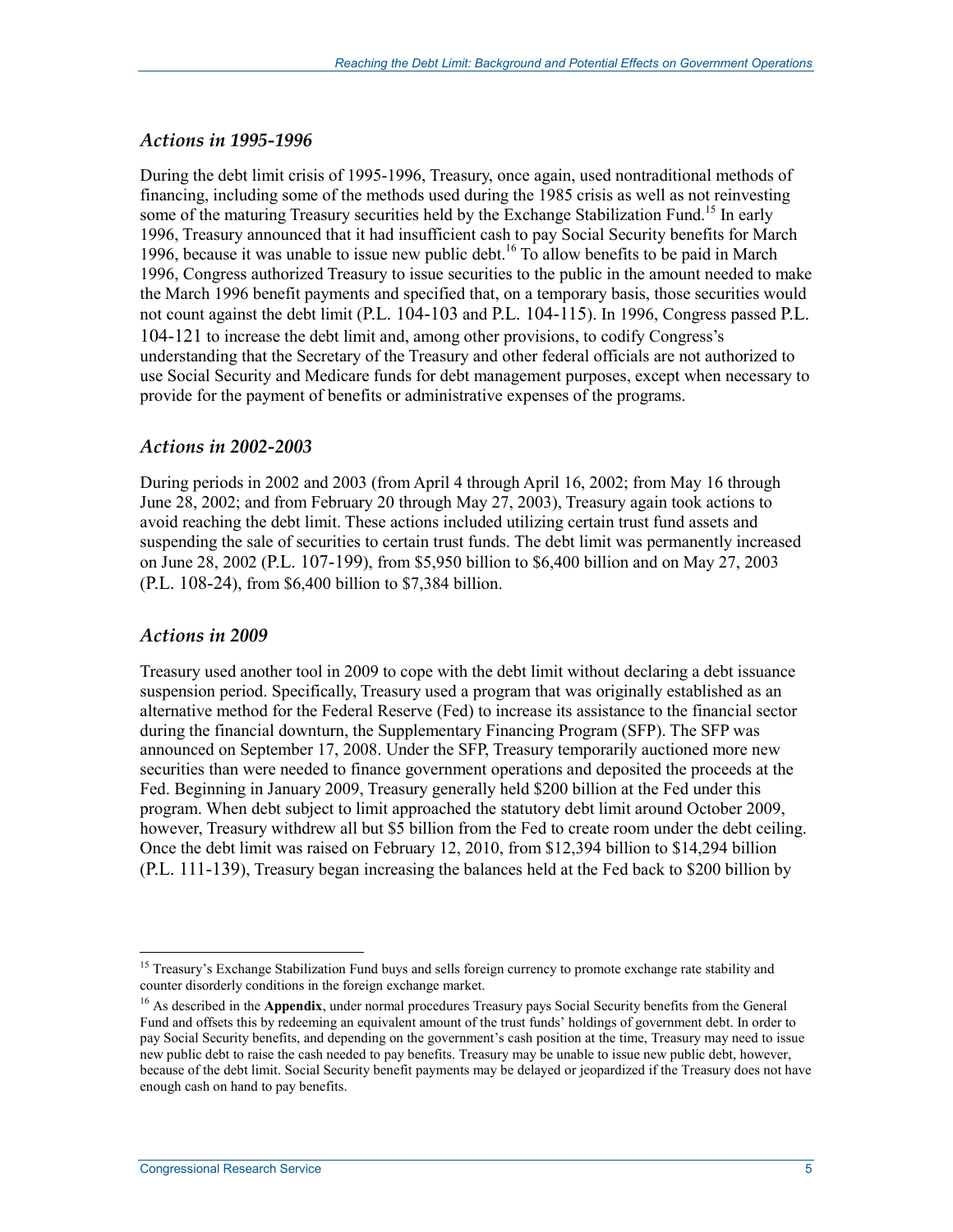issuing new debt to the public. As the debt limit was approached again, the SFP was reduced from \$200 billion on February 2, 2011, to \$5 billion on March 3, 2011, and to \$0 on August 3, 2011.<sup>17</sup>

### **Treasury Actions Surrounding the Debt Limit Since 2011**

#### *Actions in 2011*

Beginning in January 2011, Treasury again took actions to avoid reaching the debt limit and began notifying Congress of its intentions. On January 6, 2011, Treasury Secretary Geithner sent a letter to Congress stating that Treasury had the ability to delay the date by which the debt limit would be reached by utilizing similar methods used during past crises, including declaring a debt issuance suspension period, if necessary.<sup>18</sup> On May 2, 2011, Secretary Geithner issued another letter to Congress reiterating that the debt limit would be reached no later than May 16, 2011, but that the use of extraordinary measures would extend Treasury's ability to meet commitments through August 2,  $2011<sup>19</sup>$ 

On Friday, May 6, the issuance of State and Local Government Series (SLGS) Treasury securities was suspended until further notice.<sup>20</sup> On May 16, 2011, Secretary Geithner notified Congress of his determination of a debt issuance suspension period and informed them of his intent to utilize extraordinary measures to create additional room under the debt ceiling to allow Treasury to continue funding the operations of the government.<sup>21</sup> Between May 16, 2011, and August 2, 2011, Treasury prematurely redeemed securities of the Civil Service Retirement and Disability Trust Fund and did not invest receipts of the Civil Service Retirement and Disability Trust Fund and the Postal Service Retiree Health Benefit Fund. Treasury also suspended investments in the Exchange Stabilization Fund and the Government Securities Investment Fund (G-Fund) of the Federal Thrift Savings Plan. Because these funds are required by law to be made whole once the debt limit is increased, these specific actions did not affect federal retirees or employees once the debt limit was increased. $22$ 

The debt limit was permanently increased on August 2, 2011, as part of the Budget Control Act of 2011 (BCA; P.L. 112-25), from \$14,294 billion to \$14,694 billion. The BCA provided for two

<sup>&</sup>lt;sup>17</sup> The SFP has not been used since August 2011. Balances in the SFP account prior to that date can be found in Federal Reserve Bank, "Factors Affecting Reserve Balances," Table H.4.1, available at http://www.federalreserve.gov/releases/ h41/.

<sup>&</sup>lt;sup>18</sup> Letter from Timothy F. Geithner, Secretary of the Treasury, to the Hon. Harry Reid, Senate Majority Leader, January 6, 2011, available at http://www.treasury.gov/connect/blog/Pages/letter.aspx (hereinafter Treasury January 6<sup>th</sup> letter).

<sup>&</sup>lt;sup>19</sup> Letter from Timothy F. Geithner, Secretary of the Treasury, to the Hon. John A. Boehner, Speaker of the House, May 2, 2011, available at http://www.treasury.gov/connect/blog/Documents/

FINAL%20Debt%20Limit%20Letter%2005-02-2011%20Boehner.pdf (hereinafter Treasury May 2nd letter).

<sup>&</sup>lt;sup>20</sup> For more information, see CRS Report R41811, *State and Local Government Series (SLGS) Treasury Debt: A Description*, by Steven Maguire and Jeffrey M. Stupak.

<sup>&</sup>lt;sup>21</sup> Letter from Timothy F. Geithner, Secretary of the Treasury, to the Hon. Harry Reid, Senate Majority Leader, May 16, 2011, available at http://www.treasury.gov/connect/blog/Documents/20110516Letter%20to%20Congress.pdf (hereinafter Treasury May  $16<sup>th</sup>$  letter).

 $^{22}$  Letter from Richard L. Gregg, Fiscal Assistant Secretary, Department of the Treasury, to the Hon. John A. Boehner, Speaker of the House, August 24, 2011, available at http://www.treasury.gov/initiatives/Documents/ G%20Fund%20Letters.pdf and Letter to the Hon. Harry Reid, Senate majority leader, January 27, 2012, available at http://www.treasury.gov/initiatives/Documents/Debt%20Limit%20CSRDF%20Report%20to%20Reid.pdf.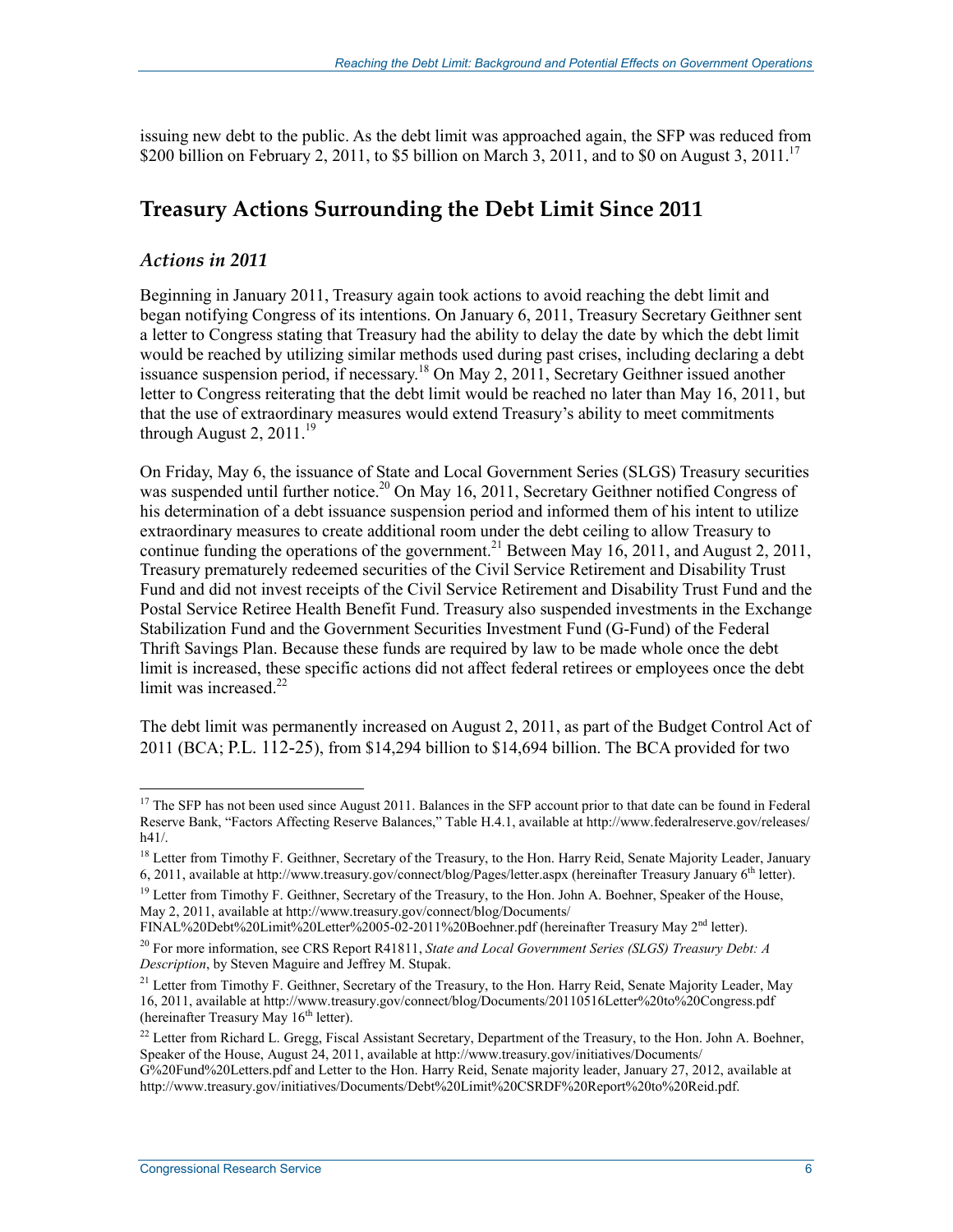additional debt limit increases. After the initial increase on August 2, 2011, the debt limit was permanently increased again on September 21, 2011, from \$14,694 billion to \$15,194 billion and again on January 27, 2012, from \$15,194 billion to \$16,394 billion.<sup>23</sup>

#### *Actions in 2013*

1

On December 26, 2012, Secretary Geithner sent a letter to Congress stating that the debt limit, the last increase provided for under the BCA, would be reached on December 31, 2012. Treasury estimated that the use of extraordinary measures would provide additional headroom under the debt limit until early 2013.<sup>24</sup> A debt issuance suspension period was declared on December 31, 2012, at which time Treasury prematurely redeemed securities of the Civil Service Retirement and Disability Trust Fund and did not invest receipts of the Civil Service Retirement and Disability Trust Fund and the Postal Service Retiree Health Benefit Fund.<sup>25</sup> On January 15, 2013, Secretary Geithner notified Congress that Treasury would suspend investments in the Government Securities Investment Fund (G-Fund) of the Federal Thrift Savings Plan.<sup>26</sup> On February 4, 2013, the statutory debt limit was suspended through May 18, 2013, as part of the No Budget, No Pay Act of 2013 (P.L. 113-3).

On May 19, 2013, the debt limit was reinstated and raised to \$16,699 billion, a level which accommodated borrowing incurred during the suspension period.<sup>27</sup> The issuance of SLGS Treasury securities was suspended until further notice on May 15, 2013. A debt issuance suspension period was declared on May 20, 2013, at which time Treasury prematurely redeemed securities of the Civil Service Retirement and Disability Trust Fund and did not invest receipts of the Civil Service Retirement and Disability Trust Fund and the Postal Service Retiree Health Benefit Fund.<sup>28</sup> On May 31, 2013, Secretary Lew notified Congress that Treasury would suspend investments in the Government Securities Investment Fund (G-Fund) of the Federal Thrift

<sup>&</sup>lt;sup>23</sup> For more information on the provisions providing for the debt limit to be increased under the BCA, see CRS Report R41965, *The Budget Control Act of 2011*, by Bill Heniff Jr., Elizabeth Rybicki, and Shannon M. Mahan. Prior to the third debt limit increase, investments in the Government Securities Investment Fund (G-Fund) of the Federal Thrift Savings Plan were suspended from January 17 to January 27, 2012. The G-Fund was made whole on January 27, 2012. Letter from Timothy F. Geithner, Secretary of the Treasury, to the Hon. Harry Reid, Senate Majority Leader, January 17, 2012, available at http://www.treasury.gov/initiatives/Documents/011712TFGLettertoReid.pdf.

<sup>&</sup>lt;sup>24</sup> Letter from Timothy F. Geithner, Secretary of the Treasury, to the Hon. Harry Reid, Senate Majority Leader, December 26, 2012, available at http://www.treasury.gov/connect/blog/Documents/ Sec%20Geithner%20LETTER%2012-26-2012%20Debt%20Limit.pdf.

<sup>&</sup>lt;sup>25</sup> Letter from Timothy F. Geithner, Secretary of the Treasury, to the Hon. Harry Reid, Senate Majority Leader, December 31, 2012, available at http://www.treasury.gov/initiatives/Documents/ Sec%20Geithner%20Letter%20to%20Congress%2012-31-2012.pdf.

<sup>&</sup>lt;sup>26</sup> Letter from Timothy F. Geithner, Secretary of the Treasury, to the Hon. John A. Boehner, Speaker of the House, January 15, 2013, available at http://www.treasury.gov/initiatives/Documents/1-15- 2013%20G%20Fund%20Debt%20Limit%20Letter.pdf.

<sup>&</sup>lt;sup>27</sup> P.L. 113-3 provided for the debt limit to be increased on May 19, 2103 "to the extent that—(1) the face amount of obligations issued under chapter 31 of such title and the face amount of obligations whose principal and interest are guaranteed by the United States Government (except guaranteed obligations held by the Secretary of the Treasury) outstanding on May 19, 2013, exceeds (2) the face amount of such obligations outstanding on the date of the enactment of this Act. An obligation shall not be taken into account under paragraph (1) unless the issuance of such obligation was necessary to fund a commitment incurred by the Federal Government that required payment before May 19, 2013."

<sup>&</sup>lt;sup>28</sup> Letter from Jacob J. Lew, Secretary of the Treasury, to the Hon. John A. Boehner, Speaker of the House, May 20, 2013, available at http://www.treasury.gov/initiatives/Documents/

Debt%20Limit%20Letter%202%20Boehner%20May%2020%202013.pdf.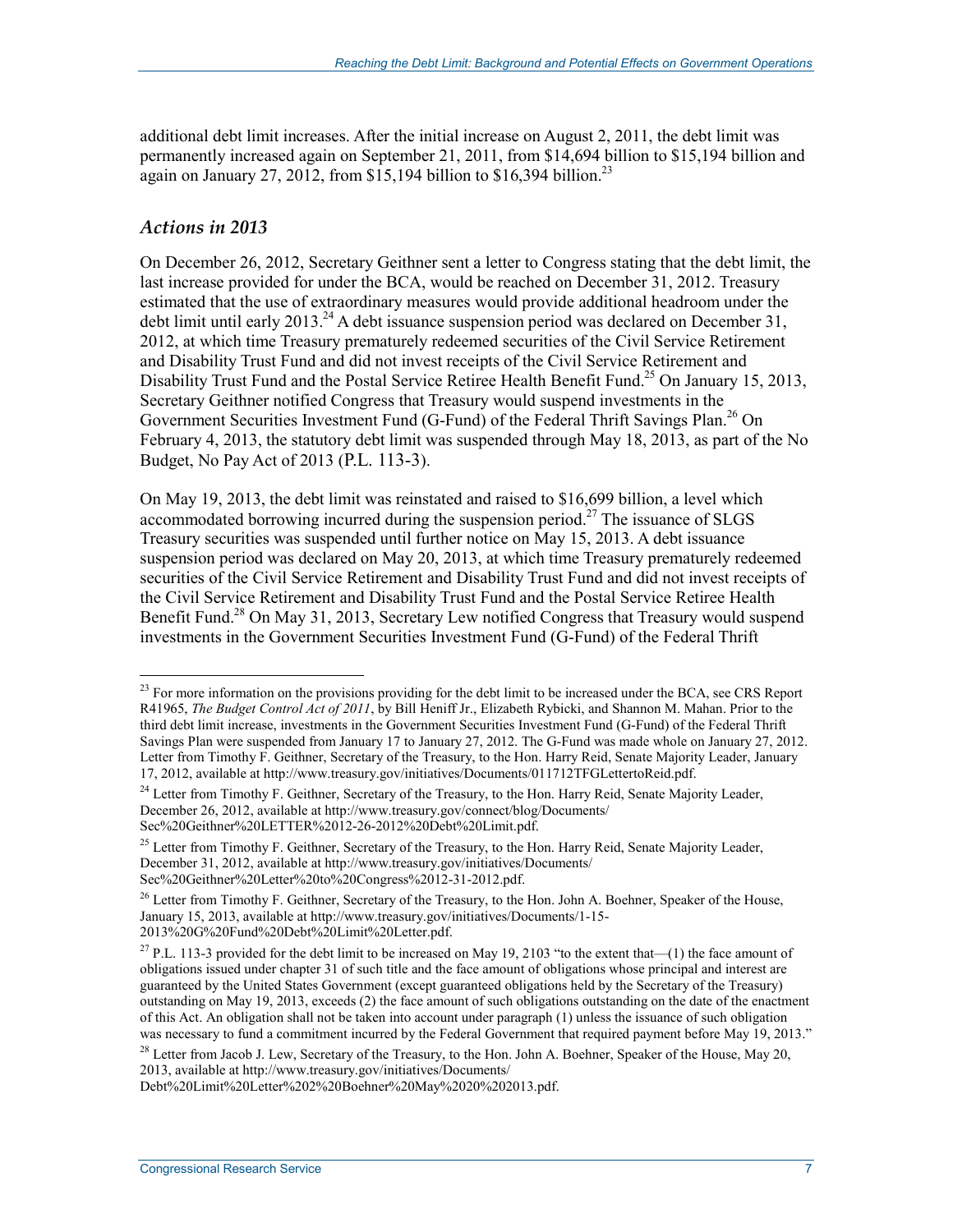Savings Plan.<sup>29</sup> On October 1, 2013, Treasury estimated that the extraordinary measures would be exhausted "no later than October 17, 2013."<sup>30</sup> On October 17, 2013, the debt limit was suspended through February 7, 2014, as part of the Continuing Appropriations Act, 2014 (P.L. 113-46).

#### *Actions in 2014*

On February 7, 2014, Secretary Lew sent a letter to Congress stating that at the end of the debt limit suspension period, Treasury would begin utilizing the extraordinary measures to finance government operations. Treasury estimated that the use of these extraordinary measures would provide additional headroom under the debt limit until February 27, 2014.<sup>31</sup> On February 10, 2014 (the next business day after the suspension period ended), the debt limit was reinstated and raised to \$17,212 billion, a level which accommodated borrowing incurred during the suspension period. A debt issuance suspension period was declared on February 10, 2014, at which time Treasury prematurely redeemed securities of the Civil Service Retirement and Disability Trust Fund and suspended investments in the Government Securities Investment Fund (G-Fund) of the Federal Thrift Savings Plan.<sup>32</sup> On February 15, 2014, the debt limit was suspended for a third time through March 15, 2015, as part of the Temporary Debt Limit Extension Act (P.L. 113-83).

#### *Actions in 2015*

1

On March 13, 2015, Secretary Lew sent a letter to Congress stating that at the end of the debt limit suspension period, Treasury would begin using the extraordinary measures to finance government operations.<sup>33</sup> On March 16, 2015, the debt limit was reinstated and raised to \$18,113 billion, a level which accommodated borrowing incurred during the suspension period. A debt issuance suspension period was declared on March 16, 2015, at which time Treasury prematurely redeemed securities and suspended investment of the Civil Service Retirement and Disability Trust Fund and Postal Service Retiree Health Benefits Fund and suspended investments in the Government Securities Investment Fund (G-Fund) of the Federal Thrift Savings Plan.<sup>34</sup> The Congressional Budget Office recently estimated the extraordinary measures would be exhausted around October or November 2015.<sup>35</sup>

02102014%20CSRDF%20G%20Fund%20Letter.pdf.

<sup>&</sup>lt;sup>29</sup> Letter from Jacob J. Lew, Secretary of the Treasury, to the Hon. John A. Boehner, Speaker of the House, May 31, 2013, available at http://www.treasury.gov/initiatives/Documents/

Debt%20Limit%20G%20Fund%2020130531%20Boehner.pdf.

<sup>&</sup>lt;sup>30</sup> Letter from Jacob J. Lew, Secretary of the Treasury, to the Hon. John A. Boehner, Speaker of the House, October 1, 2013, available at http://www.treasury.gov/initiatives/Documents/Treasury%20Letter%20to%20Congress\_100113.pdf.

<sup>&</sup>lt;sup>31</sup> Letter from Jacob J. Lew, Secretary of the Treasury, to the Hon. John A. Boehner, Speaker of the House, February 7, 2014, available at http://www.treasury.gov/initiatives/Documents/Debt%20Limit%20Letter%20020714.pdf.

 $32$  Letter from Jacob J. Lew, Secretary of the Treasury, to the Hon. John A. Boehner, Speaker of the House, February 10, 2014, available at http://www.treasury.gov/initiatives/Documents/

 $33$  Letter from Jacob J. Lew, Secretary of the Treasury, to the Hon. John A. Boehner, Speaker of the House, March 13, 2015, available at http://www.treasury.gov/initiatives/Documents/Debt%20Limit%20Letter%2020150313.pdf.

<sup>&</sup>lt;sup>34</sup> Ibid and Letter from Jacob J. Lew, Secretary of the Treasury, to the Hon. John A. Boehner, Speaker of the House, March 16, 2015, available at http://www.treasury.gov/initiatives/Documents/

Treasury%20Letter%20to%20Congress%20031615.pdf.

<sup>35</sup> Congressional Budget Office, *Federal Debt and the Statutory Limit, March 2015*, p. 1, available at http://www.cbo.gov/sites/default/files/cbofiles/attachments/49961-DebtLimit.pdf.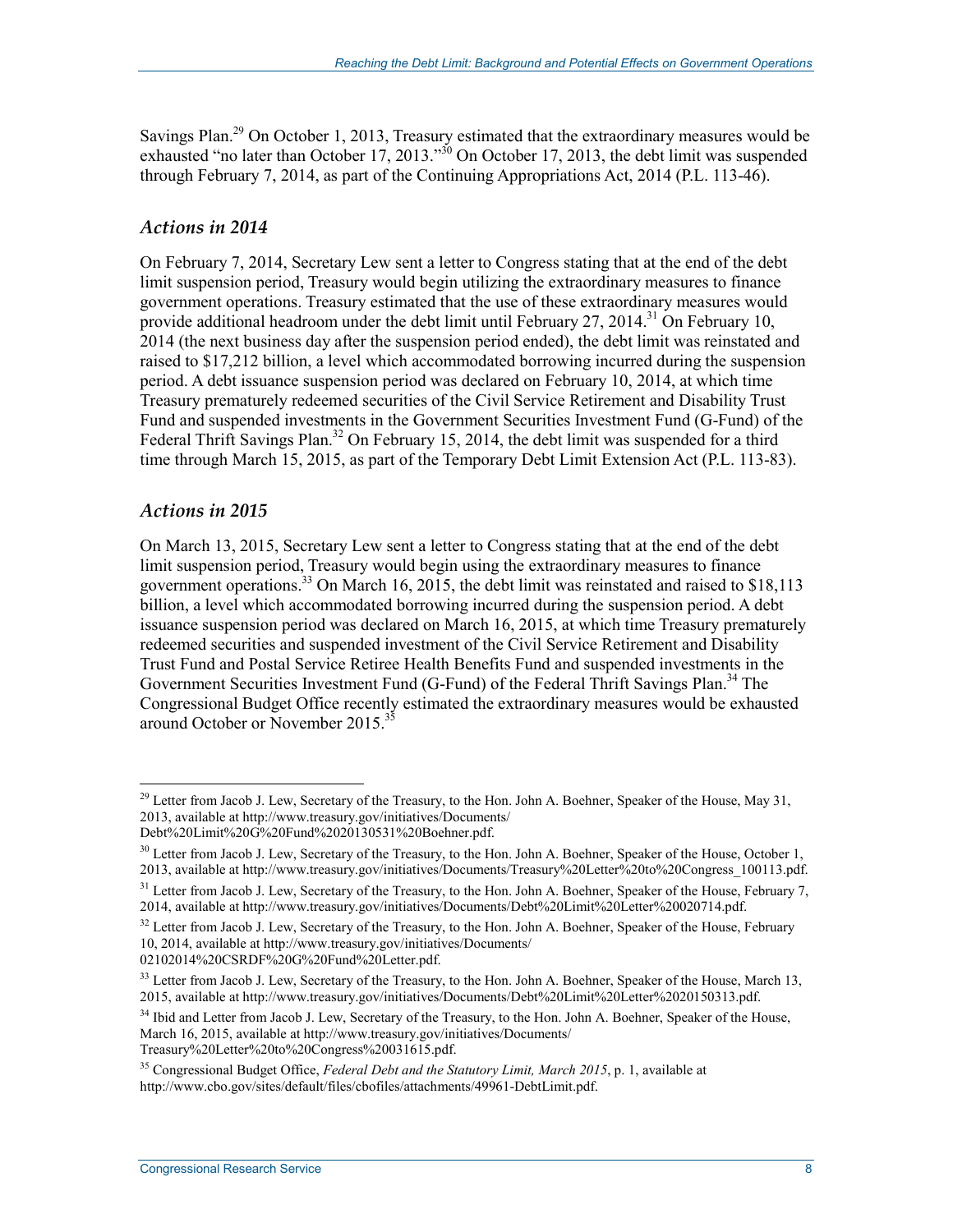#### *Observations from Past Actions*

As discussed above, short delays in increasing the debt limit have caused the Treasury Secretary to take extraordinary actions to avoid disrupting the payments of federal obligations. Though the federal government incurred additional costs during these periods, such as disruption of government borrowing and trust fund investment programs, the payment of benefits and other outlays occurred largely on schedule and trust funds were made whole once these crises ended.<sup>36</sup> As long as the budget continues to be in deficit and policy makers wish to avoid a default on federal obligations, methods such as those described above cannot circumvent the need to eventually raise the debt limit.

## **Potential Implications of Reaching and Not Raising the Debt Limit**

If the federal government were to reach the debt limit and Treasury were to exhaust its alternative strategies for remaining under the debt limit, then the federal government would need to rely solely on incoming revenues to finance obligations. If this occurred during a period when the federal government was running a deficit, the dollar amount of newly incurred federal obligations would continually exceed the dollar amount of newly incoming revenues.

It is not possible for CRS to specifically predict what Congress, the President, the Office of Management and Budget (OMB), Treasury, federal agencies, and financial markets would do in certain situations. Nevertheless, it is possible to scope out some aspects of what *could* happen under a specific scenario, in which the federal government is no longer able to issue debt, has exhausted alternative sources of cash, and therefore is dependent upon incoming receipts or other sources of funds to provide any cash that is necessary to pay federal obligations. That said, CRS cannot state the full range of events that may occur if the described scenario were to actually take place.

In this scenario, the federal government implicitly would be required to use some sort of decisionmaking rule about whether to pay obligations in the order they are received, or, alternatively, to prioritize which obligations to pay, while other obligations would go into an unpaid queue. In other words, the federal government's inability to borrow or use other means of financing implies that payment of some or all bills or obligations would be delayed.

## **Possible Options for Treasury: Could Prioritization Be Used?**

Some have argued that prioritization of payments can be used by Treasury to avoid a default on selected federal obligations by paying interest on outstanding debt before other obligations.<sup>37</sup> Treasury officials have maintained that the department lacks formal legal authority to establish priorities to pay obligations, asserting, in effect, that each law obligating funds and authorizing

<sup>&</sup>lt;sup>36</sup> For a discussion of how Treasury's cash management practices and borrowing costs were affected during previous debt limit event periods, see GAO, *Delays Create Debt Management Challenges and Increase Uncertainty in the Treasury Market*, GAO-11-203, February 2011, pp. 10-18.

 $37$  A more in-depth discussion of these proposals and their implications can be found in the section titled "Views on the Debt Limit, Prioritization, and Default."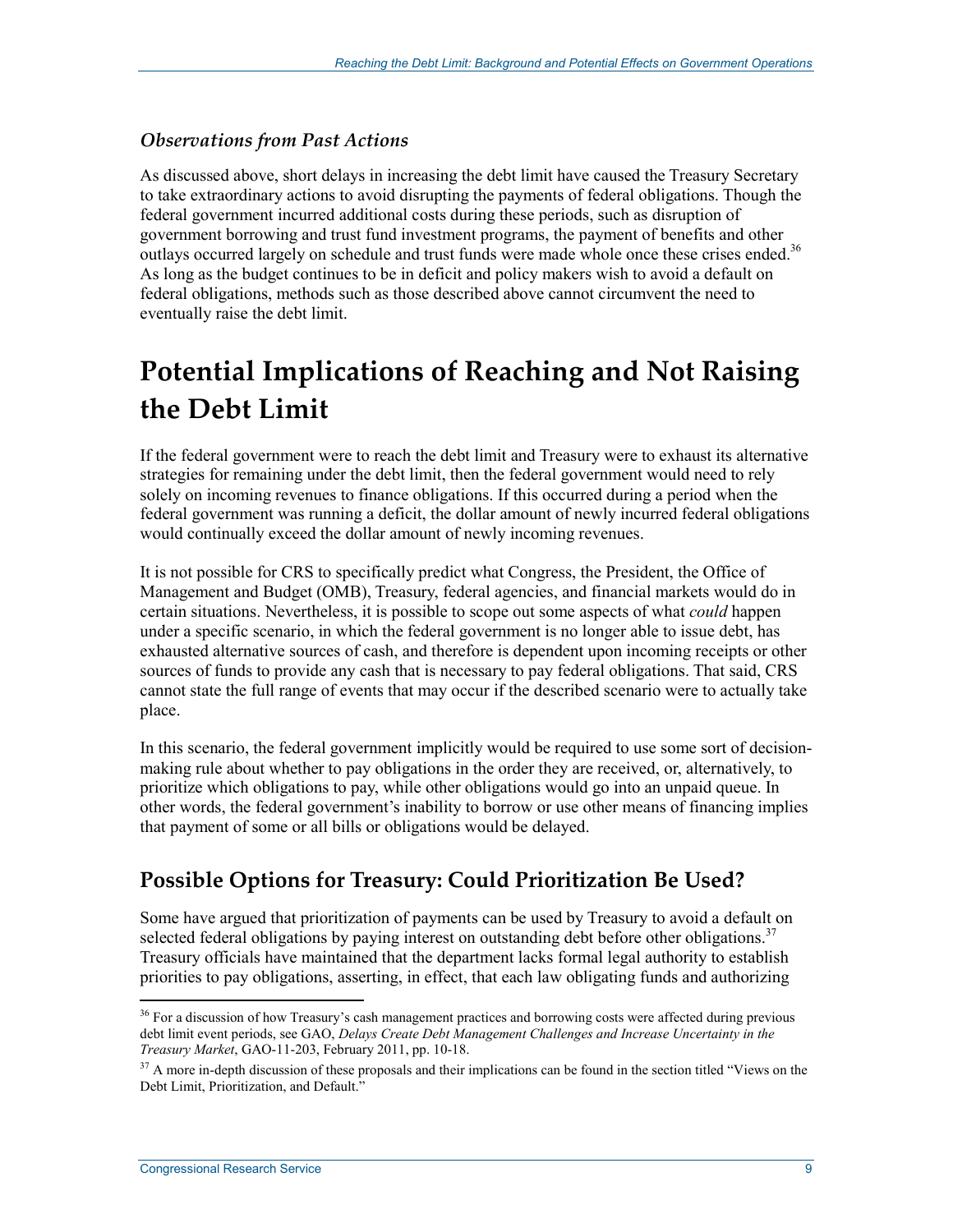expenditures stands on an equal footing.<sup>38</sup> In other words, Treasury would have to make payments on obligations as they come due.

In contrast to this view, GAO wrote to then-Chairman Bob Packwood of the Senate Finance Committee in 1985 that it was aware of no requirement that Treasury must pay outstanding obligations in the order in which they are received.<sup>39</sup> GAO concluded that "Treasury is free to liquidate obligations in any order it finds will best serve the interests of the United States." In any case, if Treasury were to prioritize, it is not clear what the priorities might be among the different types of spending. $40$ 

While the positions of Treasury and GAO may appear at first glance to differ, closer analysis suggests that they merely offer two different interpretations of silence in statute with respect to a prioritization system for paying obligations. On one hand, GAO's 1985 opinion posits that silence in statute with regard to prioritization simply leaves the determination of payment prioritization to the discretion of the Treasury Department. Conversely, Treasury appears to assert that the lack of specific statutory direction operates as a legal barrier, effectively preventing it from establishing a prioritization system.

Subsequently, Treasury noted in 2011 that an attempt to prioritize payments was "unworkable" because adopting a policy that would require certain types of payments taking precedence over other U.S. legal obligations would merely be "a failure by the U.S. to stand behind its commitments."41 In an August 2012 letter, the Treasury Inspector General also addressed this topic by stating, "Treasury officials determined that there is no fair or sensible way to pick and choose among the many bills that come due every day. Furthermore, because Congress has never provided guidance to the contrary, Treasury's systems are designed to make each payment in the order it comes due."<sup>42</sup> At a hearing before the Senate Finance Committee in October 2013, Treasury Secretary Lew stated the following:

<sup>40</sup> While CRS has not located a list of established priorities to pay bills during a lapse in increasing the debt limit, OMB previously prepared a list of excepted functions that the government should continue to conduct during a government shutdown caused by a lapse in enacting appropriations. These priorities are based on a distinction between functions deemed essential and thus excepted, such as providing health care or air traffic control, and those deemed nonexcepted. If it should become necessary to establish priorities to pay bills when the debt limit has not been increased, it is possible that the Secretary of the Treasury may look to this list of essential functions for some guidance. For OMB's guidance on what activities are essential during a shutdown, see Sylvia Burwell, "Memorandum for the Heads of Executive Departments and Agencies," Office of Management and Budget, September 17, 2013,

<sup>38</sup> U.S. Congress, Senate Committee on Finance, *Increase of Permanent Public Debt Limit*, S.Rpt. 99-144, September 26, 1985. For more information, see out-of-print CRS Report 95-1109, *Authority to Tap Trust Funds and Establish Payment Priorities if the Debt Limit is Not Increased*, by Thomas J. Nicola and Morton Rosenberg (available from CRS upon request).

<sup>&</sup>lt;sup>39</sup> Letter from GAO to the Hon. Bob Packwood, chairman of Senate Finance Committee, GAO B-138524, October 9, 1985, at http://redbook.gao.gov/14/fl0065142.php.

http://www.whitehouse.gov/sites/default/files/omb/memoranda/2013/m-13-22.pdf. See also the later discussion in the section titled "Distinction Between a Debt Limit Crisis and a Government Shutdown."

<sup>&</sup>lt;sup>41</sup> "Treasury: Proposals to 'Prioritize' Payments on U.S. Debt Not Workable: Would Not Prevent Default," Neal Wolin, Deputy Secretary of the Treasury, January 21, 2011, at http://www.treasury.gov/connect/blog/Pages/Proposals-to-Prioritize-Payments-on-US-Debt-Not-Workable-Would-Not-Prevent-Default.aspx.

 $^{42}$  Letter from Eric M. Thorson, Chair, Council of the Inspectors General on Financial Oversight, to Hon. Orrin G. Hatch, ranking Member, Committee on Finance, August 24, 2012, Enclosure 1, pp. 5-6, available at http://www.treasury.gov/about/organizational-structure/ig/Audit%20Reports%20and%20Testimonies/ Debt%20Limit%20Response%20(Final%20with%20Signature).pdf.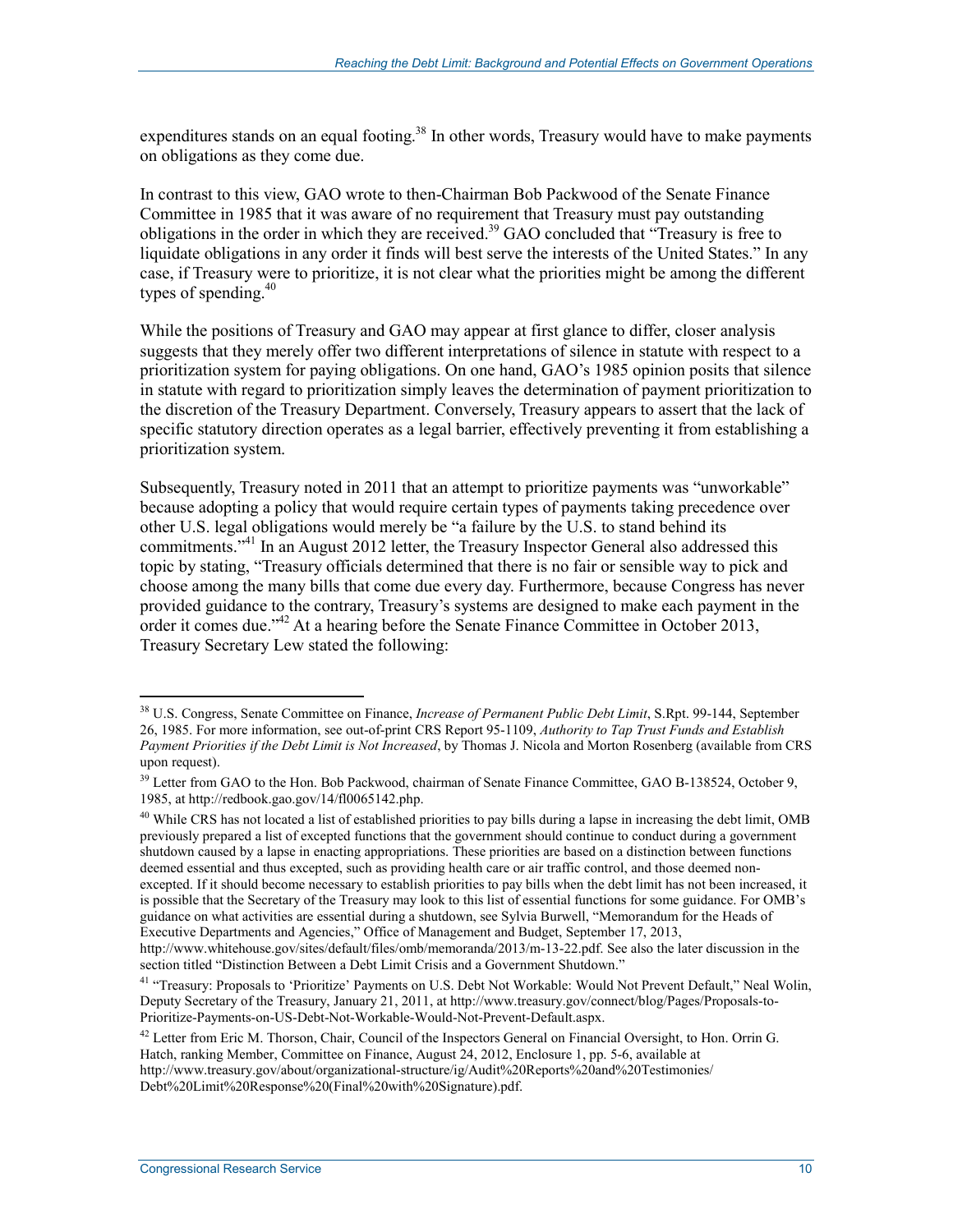We write roughly 80 million checks a month. The systems are automated to pay because for 224 years, the policy of Congress and every president has been we pay our bills. You cannot go into those systems and easily make them pay some things and not other things. They weren't designed that way because it was never the policy of this government to be in the position that we would have to be in if we couldn't pay all our bills.<sup>43</sup>

Treasury offered additional information regarding its position on prioritization in May 2014 in response to questions posed by Representative Jeb Hensarling, chairman of the House Financial Services Committee. At that time, Treasury Assistant Secretary Fitzpayne stated that if the debt limit was reached and not raised and sufficient cash was available, the Federal Reserve Bank of New York would be technologically capable of continuing to make principal and interest payments on the debt. However, in this circumstance, Treasury would not be able to make payments on all other obligations. Assistant Secretary Fitzpayne warned that "this approach would be entirely experimental and create unacceptable risk to both domestic and global financial markets."<sup>44</sup>

Another perspective on prioritization relates to the Impoundment Control Act of 1974 (ICA), as amended.45 The term *impoundment* refers to actions by the President, OMB, an agency head, or any officer or employee to preclude obligation or expenditure of budget authority. One type of impoundment action, *deferral*, refers to a temporary withholding or delaying of the obligation or expenditure of budget authority provided for projects or activities, or any other type of executive action or inaction which effectively precludes the obligation or expenditure of budget authority. Through the establishment of several statutory processes and restrictions, the ICA generally prohibited the use of discretion to effect "policy" impoundments. A policy impoundment might be, for example, a decision not to spend funds appropriated by Congress because a given federal activity may not be favored by a sitting President or agency official. Funds may be deferred only for certain reasons specified in 2 U.S.C.  $684(b)$  (e.g., contingencies).<sup>46</sup> The relationship between prioritization associated with a debt limit impasse, on one hand, and the ICA, on the other, is that prioritization could be characterized as undertaking some spending but, due to lack of cash, deferring other spending.

In the event of a debt limit impasse, however, if the prioritization appears to disfavor certain programs, issues similar to those that gave rise to the ICA might resurface. These issues could include the balance of power between Congress and the President over spending priorities and the

<sup>&</sup>lt;u>.</u>  $^{43}$  U.S. Congress, Hearing of the Senate Committee on Finance, *The Debt Limit*,  $113<sup>th</sup>$  Congress,  $1<sup>st</sup>$  Session, October 10, 2013. Transcript available on CQ.com at http://www.cq.com/doc/congressionaltranscripts-4359941.

<sup>&</sup>lt;sup>44</sup> Letter from Alastair M. Fitzpayne, Assistant Secretary for Legislative Affairs, to Hon. Jeb Hensarling, Chairman, Committee on Financial Services, May 7, 2014, available at http://www.cq.com/pdf/4473840.

<sup>&</sup>lt;sup>45</sup> Title X of the Congressional Budget and Impoundment Control Act of 1974 (P.L. 93-344; 88 Stat. 297, at 332, and subsequently amended; 2 U.S.C. Chapter 17B, §681 et seq.). The act grew out of extended conflict over spending priorities between Congress and the Richard M. Nixon Administration, including over "policy" impoundments, where the Administration sought to not spend funds associated with disfavored programs. The act generally has been interpreted as being intended to protect congressional budget decisions and priorities, as manifest in statutes, from deviations by the President, OMB, and agency officials. For discussion, see Allen Schick, *Congress and Money: Budgeting, Spending, and Taxing* (Washington, DC: Urban Institute, 1980), pp. 17-49, 401-412.

<sup>&</sup>lt;sup>46</sup> The ICA does not prohibit impoundments, but rather controls them. Among other things, the ICA established a mechanism for the President, the Director of OMB, the head of an agency, or any officer or employee to propose deferrals, for which the President is required to transmit a special message to each chamber of Congress with certain information. In addition, a deferral may not be proposed for any period of time extending beyond the end of the fiscal year in which the special message is transmitted.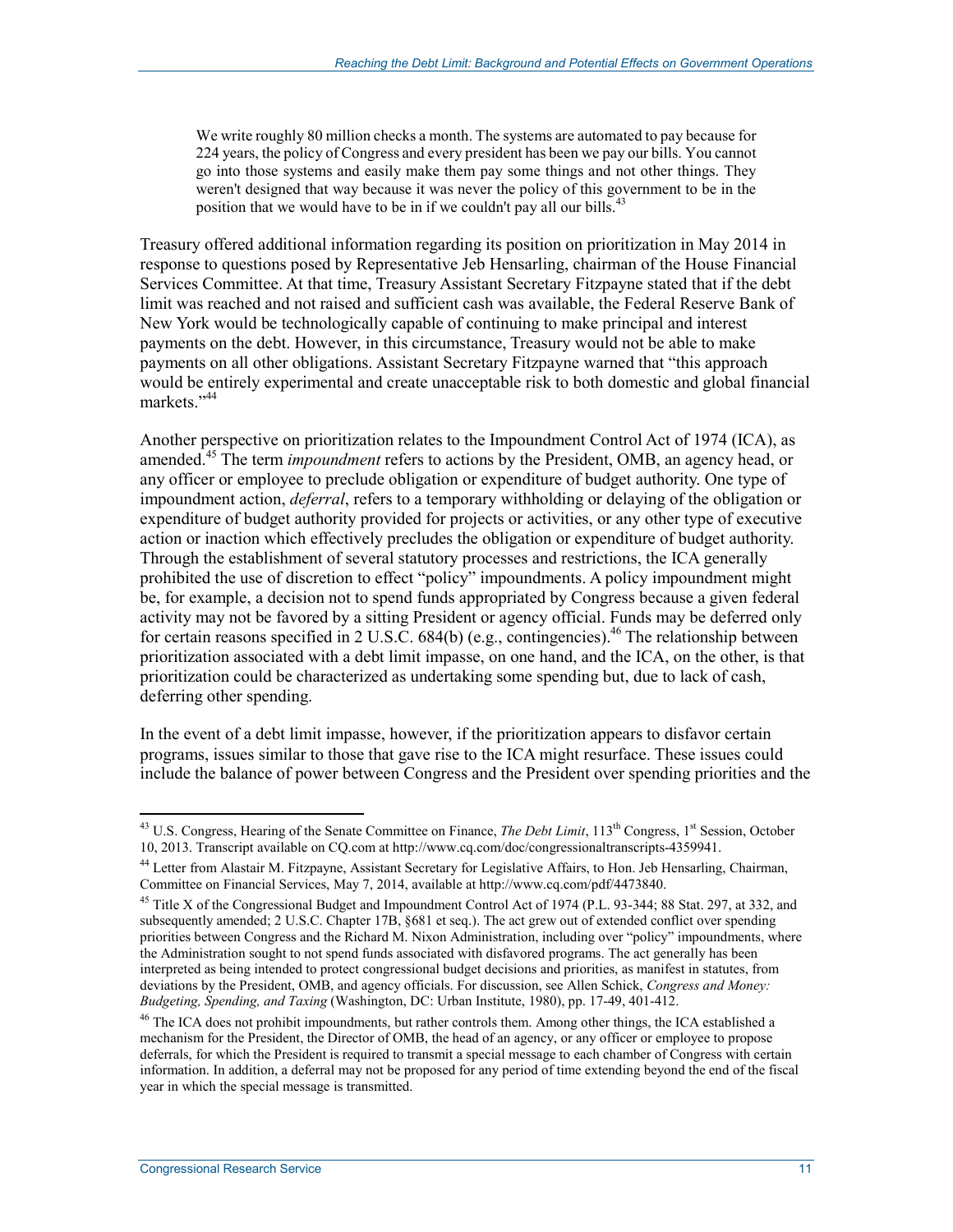potential for use of prioritization in ways that Congress might not intend.<sup>47</sup> For example, if spending for a program that uses one-year funds were deferred until the end of a fiscal year, when the underlying budget authority expires, the deferral might constitute a functional equivalent of a rescission (cancellation of budget authority), akin to a line-item veto.<sup>48</sup> It appears that OMB and the Department of Justice have grappled with some of these issues in the past without coming to firm resolution, as evidenced by a 1995 internal OMB memorandum that was publicly released with papers of former White House Associate Counsel and current Supreme Court Justice Elena Kagan. $49$ 

## **Possible Options for OMB: Could Apportionment Be Used?**

It also is possible that OMB may use statutory authority to apportion or reapportion budget authority (i.e., the authority to incur obligations) that Congress has granted in appropriations, contract, and borrowing authority to delay expenditures and effectively establish priorities for liquidating obligations. OMB is required by statute to "apportion" these funds (e.g., quarterly) to prevent agencies from spending at a rate that would exhaust their appropriations before the end of the fiscal year.<sup>50</sup> If OMB were to use statutory apportionment authority to affect the rate of federal spending, its ability to do so would be constrained by the Impoundment Control Act of 1974, as amended.<sup>51</sup> As noted earlier, the Impoundment Control Act does not prohibit the President from withholding funds, but establishes procedures for the President to submit formal requests to Congress either to defer (i.e., delay) spending until later or to rescind (i.e., cancel) the budget

 $^{47}$  For related discussion, see Laurence H. Tribe, "Guest Post on the Debt Ceiling by Laurence Tribe," July 16, 2011, at http://www.dorfonlaw.org/2011/07/guest-post-on-debt-ceiling-by-laurence.html; and Neil H. Buchanan and Michael C. Dorf, "How to Choose the Least Unconstitutional Option: Lessons for the President (and Others) From the Debt Ceiling Standoff," *Columbia Law Review*, vol. 112, no. 6, October 2012, pp. 1175-1243, at http://www.columbialawreview.org/wp-content/uploads/2012/10/Buchanan-Dorf.pdf.

 $48$  See related discussion in ibid. As noted earlier, the ICA provides that deferrals may not be proposed for any period of time extending beyond the end of the fiscal year in which the special message is transmitted. However, a debt limit impasse may create a situation in which it is impossible for the President or an agency official to comply with all aspects of existing law at the same time. Neil H. Buchanan and Michael C. Dorf characterized a debt ceiling standoff as a "trilemma," in which officials in the executive branch are offered "three unconstitutional options: ignore the debt ceiling and unilaterally issue new bonds, thus usurping Congress's borrowing power; unilaterally raise taxes, thus usurping Congress's taxing power; or unilaterally cut spending, thus usurping Congress's spending power." Ibid., p. 1175.

<sup>&</sup>lt;sup>49</sup> See Office of Management and Budget, "Background Material on Prior Debt Ceiling Crises," memorandum from Roz Rettman to Bob Damus, August 2, 1995, pp. 4-5, as paginated within the document, which is available as pp. 7-11 of a PDF file, at http://www.clintonlibrary.gov/\_previous/KAGAN%20COUNSEL/Counsel%20-%20Box%20006%20- %20Folder%20011.pdf. The OMB memorandum's author and recipient were senior career officials at OMB at the time. Elena Kagan currently is serving as Associate Justice of the U.S. Supreme Court. In 1995-1996, she served as Associate White House Counsel under President Clinton. Access to certain records from Justice Kagan's time in the Office of White House Counsel is provided at the Clinton Library website.

<sup>50 31</sup> U.S.C. §1512, a provision of the Antideficiency Act, for example, states that appropriations for a definite period must be apportioned by such things as months, activities, or a combination of them to avoid obligation at a rate that would indicate a necessity of a deficiency or supplemental appropriations for the period. While apportionment commonly is used to control the rate at which agencies are allowed to *obligate* funds such as by placing orders and signing contracts, the text of Section 1512 also provides that it may be used to avoid *expending* funds.

<sup>&</sup>lt;sup>51</sup> See 2 U.S.C. §§681-692. During the period leading up to enactment of the Impoundment Control Act of 1974, the Nixon Administration used apportionment authority as a tool ultimately to limit outlays to conform to the President's budgetary priorities. Several lawsuits were brought to challenge the President's authority not to expend funds that Congress had appropriated, and some lower courts held that the President lacked this authority. The Supreme Court did not address the merits of this issue.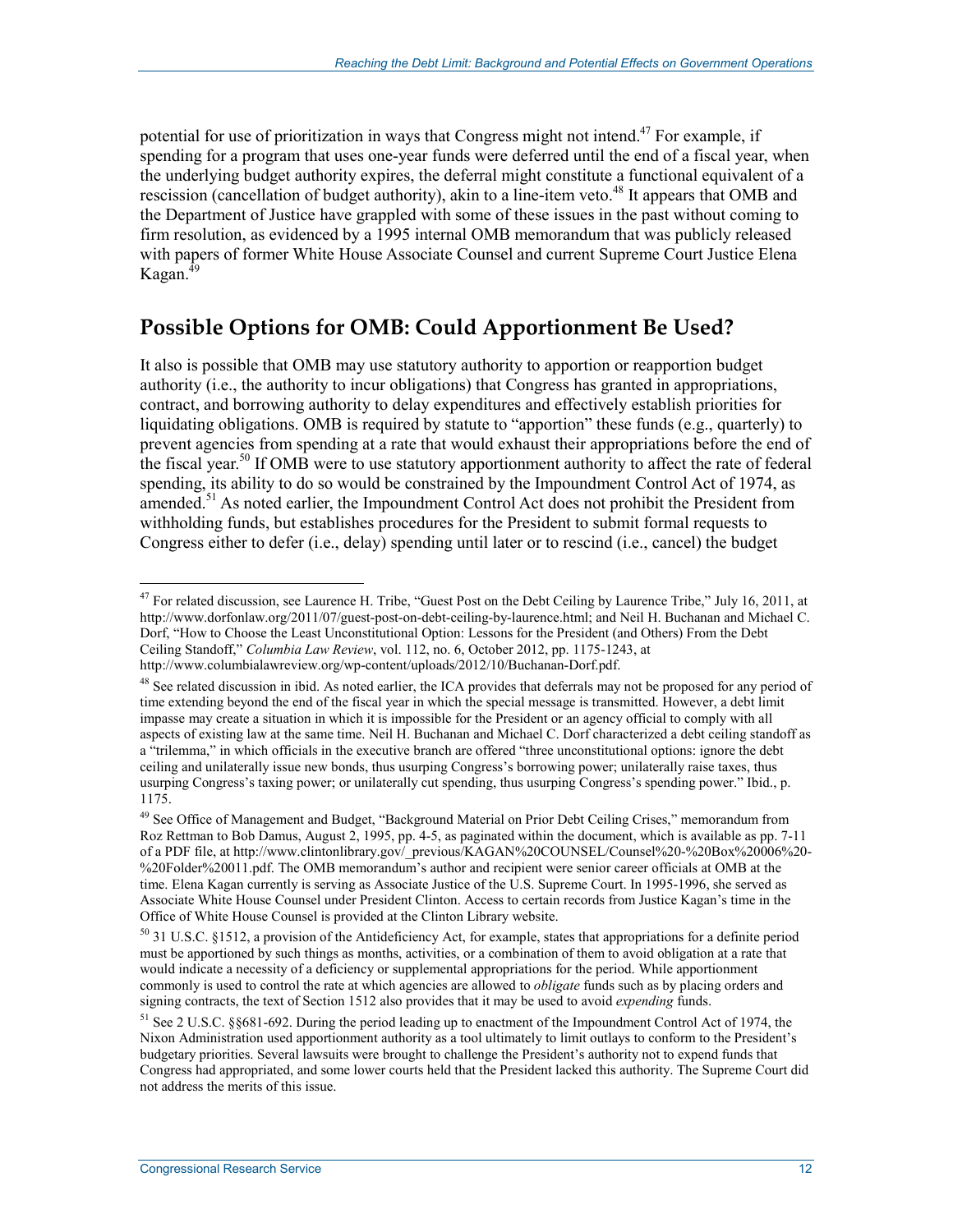authority that Congress previously had granted.<sup>52</sup> Although the use of OMB's apportionment authority in the event of a debt limit crisis might delay the need to pay some obligations, use of the authority would not prevent obligations from remaining unpaid.

## **Potential Impacts on Government Operations**

If the debt limit is reached and not increased, federal spending would be affected. Under normal circumstances, Treasury has sufficient financial resources to liquidate all obligations arising from discretionary and mandatory (direct) spending, the latter of which includes interest payments on the debt.<sup>53</sup> If a lapse in raising the debt limit should prevent Treasury from being able to liquidate all obligations on time, it is not clear whether the distinction between different types of spending would be significant or whether the need to establish priorities would disproportionately impact one type of spending or another. It is also not clear whether the distinctions among different types of obligations, such as contract, grant, benefit, and interest payments, would prove to be significant.

#### **Potential Impacts on Programs Generally**

A government that delays paying its obligations in effect borrows from vendors, contractors, beneficiaries, other governments,<sup>54</sup> or employees who are not paid on time. Moreover, a backlog of unpaid bills would continue to grow until the government collects more revenues or other sources of cash than its outlays. In some cases, delaying federal payments incurs interest penalties under some statutes such as the Prompt Payment Act, which directs the government to pay interest penalties to contractors if it does not pay them by the required payment date,  $55$  and the Internal Revenue Code, which requires the government to pay interest penalties if tax refunds are

 $52$  Generally, funds that have been proposed for deferral or rescission may be withheld from obligation for 45 days of continuous legislative session (excluding periods of more than three days when Congress is not in session), after which period the funds must be released unless Congress enacts a joint resolution to acquiesce in whole or in part to these requests. Congress sometimes responds to presidential deferral or rescission requests by acting on bills to defer or rescind different budget authorities from the ones that the President has proposed. Because deferrals or rescissions proposed by the President do not take effect unless Congress acquiesces to them, Congress as a matter of law has the final say on these matters. In practice, however, funds that are subject to these presidential requests often are withheld for long periods because of congressional recesses, which as noted above are not counted for purposes of the ICA. For more information, see CRS Report RL33869, *Rescission Actions Since 1974: Review and Assessment of the Record*, by Virginia A. McMurtry, p. 2.

<sup>&</sup>lt;sup>53</sup> Discretionary spending is provided in, and controlled by, annual appropriations acts, which fund many of the routine activities commonly associated with such federal government functions as running executive branch agencies, congressional offices and agencies, and international operations of the government. Mandatory spending includes federal government spending on entitlement programs as well as other budget outlays controlled by laws other than appropriations acts. Mandatory spending also includes appropriated entitlements, such as Medicaid and certain veterans' programs, which are funded in annual appropriations acts. For more information, see CRS Report RS20129, *Entitlements and Appropriated Entitlements in the Federal Budget Process*, by Bill Heniff Jr.

<sup>&</sup>lt;sup>54</sup> For example, because federal, state, and local government finances are linked by various intergovernmental transfers, late payment or nonpayment of federal obligations to states could affect the budgets and finances of local governments, such as school districts, counties, and municipalities.

<sup>&</sup>lt;sup>55</sup> 31 U.S.C. §3902. The Prompt Payment Act generally requires federal agencies to pay interest on any payments they fail to make by the date(s) specified in a contract or within 30 days of a receipt of a proper invoice. For more information, see the section titled "The Prompt Payment Act" in CRS Report R41230, *Legal Protections for Subcontractors on Federal Prime Contracts*, by Kate M. Manuel.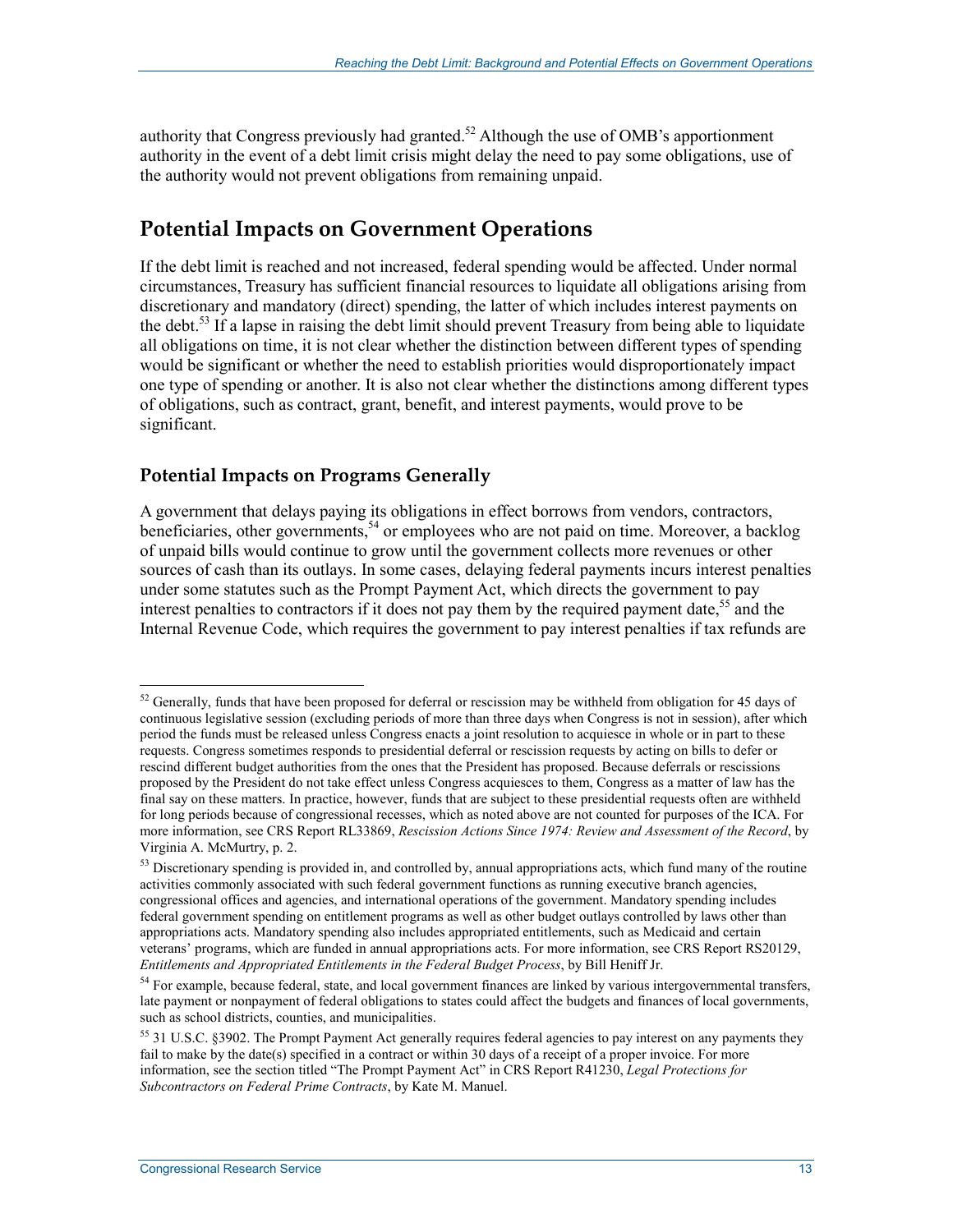delayed beyond a certain date.<sup>56</sup> The specific impacts of delayed payment would depend upon the nature of the federal program or activity for which funds are to be paid.

#### **Potential Impacts on Programs with Trust Funds**

If Treasury delays investing a federal trust fund's revenues in government securities, or redeems prematurely a federal trust fund's holdings of government securities, the result would be a loss of interest to the affected trust fund. This could potentially worsen the financial situation of the affected trust fund(s) and accelerate insolvency dates.<sup>57</sup> As noted earlier, Congress passed P.L. 104-121 to prevent federal officials from using the Social Security and Medicare Trust Funds for debt management purposes, except when necessary to provide for the payment of benefits and administrative expenses of the programs. Under P.L. 99-509, Treasury is permitted to delay investment in the TSP's G-Fund and the Civil Service Retirement and Disability Trust Fund, and also to redeem prematurely assets of the Civil Service Retirement and Disability Trust Fund. However, the law also requires Treasury to make these funds whole after a debt limit impasse is resolved. The government maintains a number of other trust funds whose finances could potentially be harmed by delayed investment or early redemption in the absence of similar actions to make the trust funds whole after a debt limit impasse has ended.

#### **Distinction Between a Debt Limit Crisis and a Government Shutdown**

In 1995, the Congressional Budget Office contrasted this sort of scenario, under which the debt limit is reached and not raised, with a substantially different situation, in which the government must shut down due to lack of appropriations.

Failing to raise the debt ceiling would not bring the government to a screeching halt the way that not passing appropriations bills would. Employees would not be sent home, and checks would continue to be issued. If the Treasury was low on cash, however, there could be delays in honoring checks and disruptions in the normal flow of government services.<sup>58</sup>

Alternatively stated, in a situation when the debt limit is reached and Treasury exhausts its financing alternatives, aside from ongoing cash flow, an agency may continue to obligate funds. However, Treasury may not be able to liquidate all obligations that result in federal outlays due to a shortage of cash. In contrast to this, if Congress and the President do not enact interim or fullyear appropriations for an agency, the agency does not have budget authority available for obligation. If this occurs, the agency must shut down non-excepted activities, with immediate effects on government services.<sup>59</sup>

<sup>56 26</sup> U.S.C. §6611.

<sup>57</sup> For information about the balances of all federal trust funds, see CRS Report R41328, *Federal Trust Funds and the Budget*, by Mindy R. Levit.

<sup>58</sup> CBO, *The Economic and Budget Outlook: An Update*, August 1995, p. 49.

<sup>&</sup>lt;sup>59</sup> In the event of a funding hiatus, the Antideficiency Act nevertheless allows an exception for agencies to incur obligations for emergencies involving the safety of human life or the protection of property. For a discussion, see CRS Report RL34680, *Shutdown of the Federal Government: Causes, Processes, and Effects*, coordinated by Clinton T. Brass.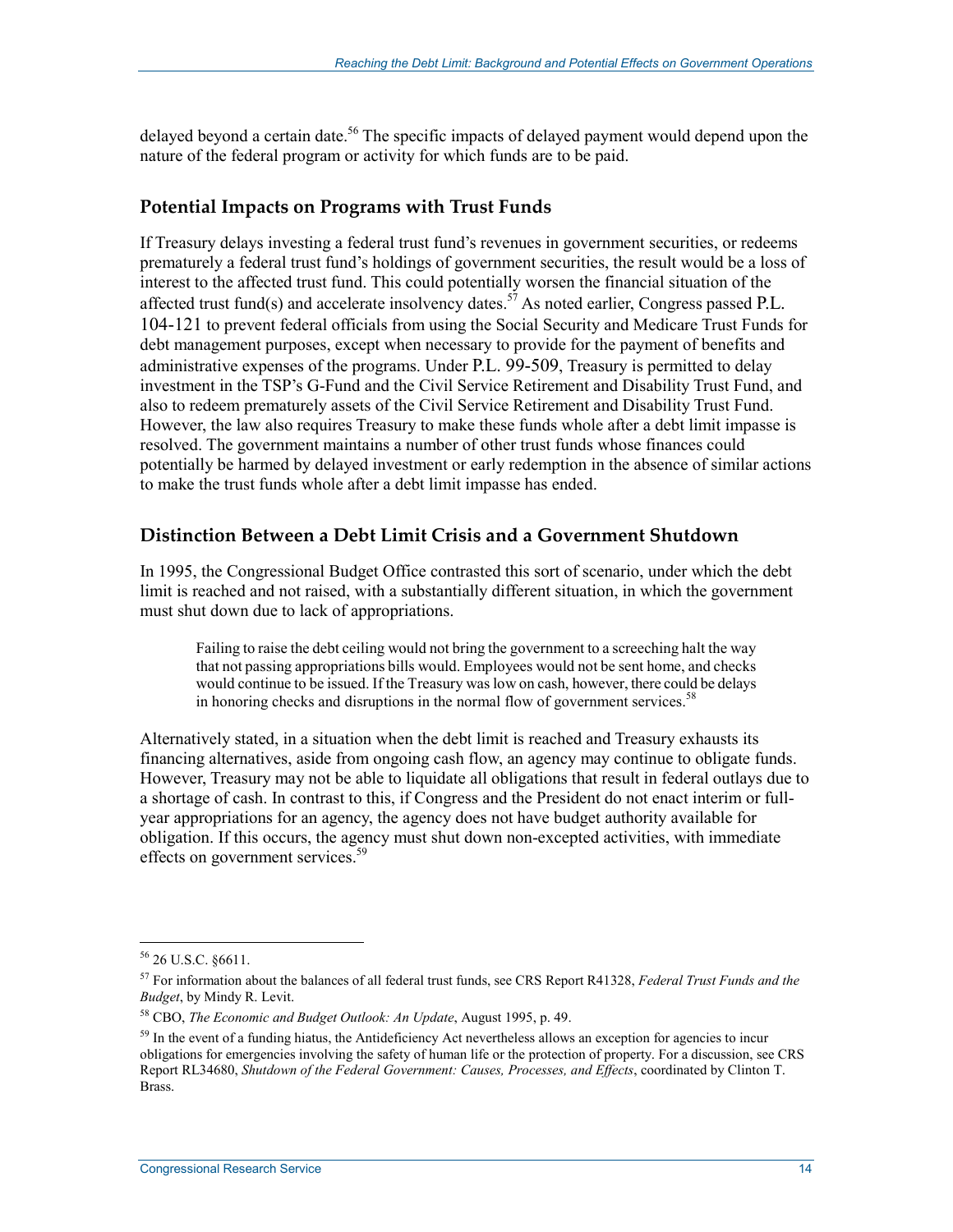### **Potential Economic and Financial Effects**

In addition to the potential impact on federal programs and activities if the debt limit is not increased, there may also be economic and financial consequences. A 1979 GAO report described the consequences of failing to increase the debt ceiling. GAO said the government had never defaulted on any of its securities, because cash has been available to pay interest and redeem them upon maturity or demand.<sup>60</sup> Further, GAO said a default on the securities could have adverse effects on the economy, the public welfare, and the government's ability to market future securities.

It is difficult to perceive all the adverse effects that a government default for even a short time would have on the economy and the public welfare. It is generally recognized that a default would preclude the government from honoring all of its obligations to pay for such things as employees' salaries and wages; social security benefits, civil service retirement, and other benefits from trust funds; contractual services and supplies, and maturing securities.... At a minimum, however, the government could be subject to additional claims for interest on unredeemed matured debt and to claims for damages resulting from failure to make payments. But even beyond that, the full faith and credit of the U.S. government would be threatened. Domestic money markets, in which government securities play a major role, could be affected substantially.<sup>61</sup>

If the debt limit were reached and interest payments on debt were paid, it is not clear what the repercussions would be on the financial markets or the economy. If Treasury had to rely on incoming cash to pay its obligations, a significant portion of government spending would go unpaid. Removing a portion of government spending from the economy would leave behind significant economic effects and would have an effect on gross domestic product (GDP) by definition, all other things being equal.<sup>62</sup> Further, if the government fails to make timely payments to individuals, service providers, and other organizations, these persons and entities would also be affected. Even if the government continued paying interest, it is not clear whether creditors would retain or lose faith in the government's willingness to pay its obligations. If creditors lost this confidence, the federal government's interest costs would likely increase substantially and there would likely be broader disruptions to financial markets.

On April 25, 2011, the Treasury Borrowing Advisory Committee<sup>63</sup> sent a letter to Secretary Geithner expressing its views on the impact on financial markets if the debt ceiling is not raised.<sup>64</sup> The letter warned that any delay by Treasury in making an interest or principal payment could trigger "another catastrophic financial crisis." Further, the committee described several potential consequences stemming from a Treasury default on its obligations including a downgrade of the

 $60$  While this passage indicates that a delay in increasing the debt limit has the potential to postpone the payment of Social Security benefits, among other benefits, Social Security benefits have been paid on time during past debt limit crises. Non-marketable securities can be redeemed on demand. GAO, *A New Approach to the Public Debt Legislation Should be Considered*, FGMSD-79-58, September 1979, pp. 17-18, http://archive.gao.gov/f0302/110373.pdf.  $61$  Ibid.

 $62$  GDP = consumption + investment + government spending + (exports – imports). If government spending declines, then GDP will also decline by definition, all else equal.

<sup>&</sup>lt;sup>63</sup> The Treasury Borrowing Advisory Committee is a group of senior representatives from investment funds and banks that presents its observations on the overall strength of the U.S. economy and provides recommendations on a variety of technical debt management issues to the Treasury Department.

<sup>64</sup> More information on the Treasury Borrowing Advisory Committee can be found at http://www.treasury.gov/ resource-center/data-chart-center/quarterly-refunding/Pages/default.aspx.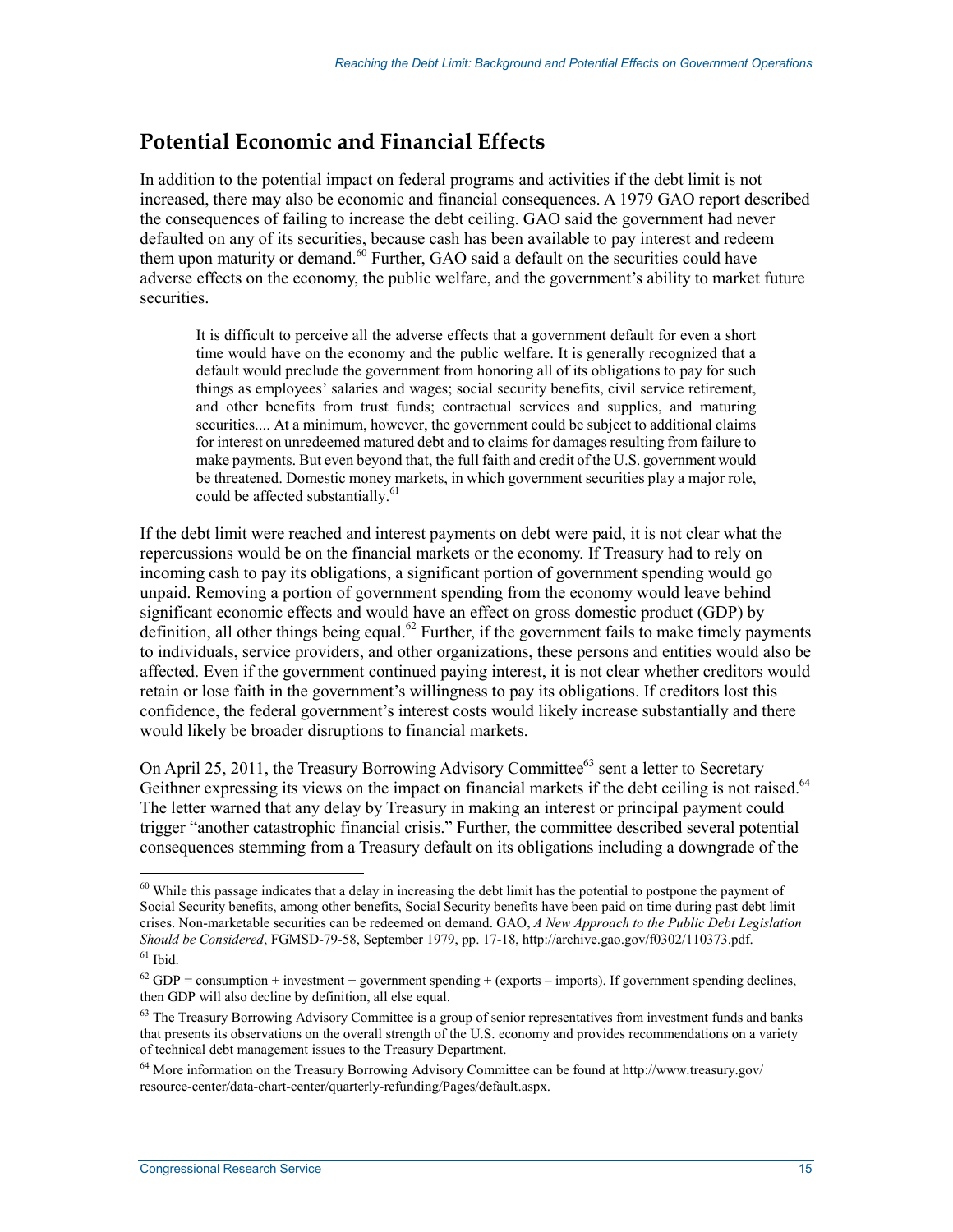U.S. credit rating, an increase in federal and private borrowing costs, damage to the economic recovery, and broader disruptions to the financial system. Finally, the committee also warned that a prolonged delay in raising the debt limit could have negative consequences on the market before the time when default would actually occur.<sup>65</sup>

#### *Effects of 2011 and 2013 "Brinkmanship"66*

Extended debate over whether or not to raise the debt limit can also have financial and economic consequences even if the debt limit does eventually get raised. While not causing financial instability, what has been referred to as "brinkmanship" can lead to worse economic or financial outcomes than raising the debt limit well ahead of time. While the debt limit impasse has no direct effect on the economy because it does not interfere with government financing, it could still have had indirect effects on GDP and financial conditions if it altered the behavior of households and businesses.

The effects of "brinkmanship" can be answered by observing what happened to the economy and financial markets during the 2011 and 2013 debt limit impasse. Neither episode caused financial disruption or recession. In 2013, growth was strong in the fourth quarter when the impasse occurred, but declined in the following quarter.<sup>67</sup> Nevertheless, both episodes had discernible effects. Economic growth in the third quarter of 2011 was noticeably slower (1.4%) than the preceding or following quarter, although it is difficult to isolate how much of that slowdown could be attributed to the debt limit impasse.<sup>68</sup> The Treasury Department released a report detailing how the August 2011 debt limit impasse coincided with a marked decline in consumer confidence, small business optimism, and the S&P 500 stock index, and an increase in the equity market volatility index ("VIX"). In each case, these indicators did not return to their previous levels until several months after the debt limit was raised.<sup>69</sup> The Treasury report does not attempt to isolate the effects of the debt limit impasse from other events that would also affect financial markets concurrently. Notably, the debt limit impasse also resulted in the first downgrade of federal debt by a major credit rating agency, when Standard & Poor's downgraded the debt from AAA on August 5, 2011. In its statement on the downgrade, S&P said that

More broadly, the downgrade reflects our view that the effectiveness, stability, and predictability of American policymaking and political institutions have weakened at a time of ongoing fiscal and economic challenges to a degree more than we envisioned  $\ldots$ <sup>7</sup>

Thus, as their statement would suggest, another channel through which the debt limit might affect private spending is via heightened policy uncertainty.

<sup>&</sup>lt;sup>65</sup> Letter from Matthew E. Zames, Chairman of Treasury Borrowing Advisory Committee, to Timothy F. Geithner, April 25, 2011, available at http://www.sifma.org/issues/item.aspx?id=25013.

<sup>66</sup> This section was written by Marc Labonte, Specialist in Macroeconomic Policy.

 $67$  The absence of large declines in financial markets could be interpreted as a market belief that a default would not have serious effects or that "brinkmanship" is unlikely to result in a default because the debt limit will ultimately be raised.

<sup>&</sup>lt;sup>68</sup> The fact that growth accelerated in the following quarter suggests that the debt limit impasse did not have prolonged effects on the economy.

<sup>69</sup> U.S. Treasury, *The Potential Macroeconomic Effect of Debt Ceiling Brinkmanship*, Oct. 2013.

 $^{70}$  Standard & Poors, "United States of America Long-Term Rating Lowered to AA+ Due to Political Risks, Rising Debt Burden; Outlook Negative," August 5, 2011, available at http://www.standardandpoors.com/ratings/articles/en/us/ ?assetID=1245316529563.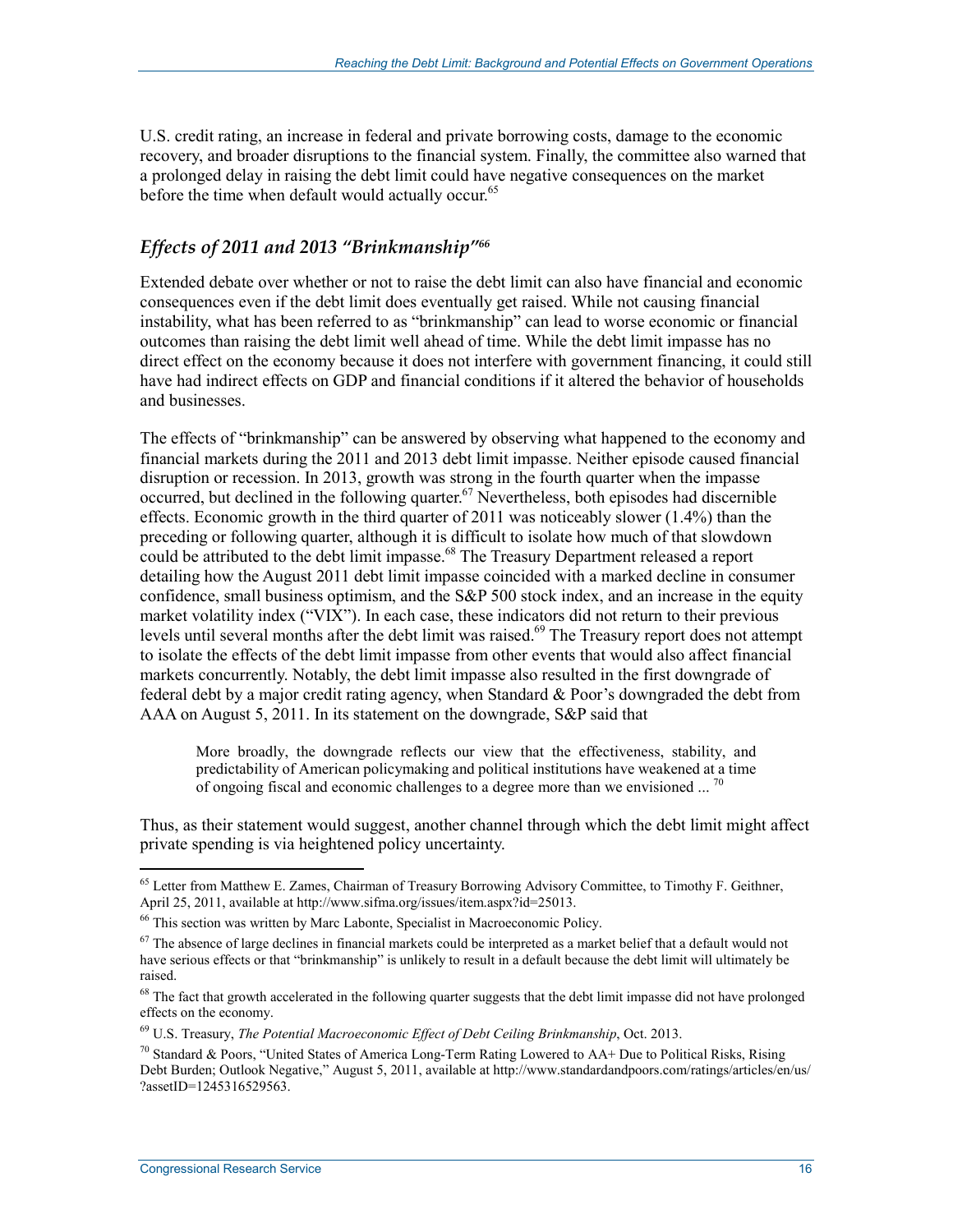By contrast, however, those same indicators showed a much smaller deterioration in October 2013. Consumer confidence also fell in October 2013, although this may have been partly caused by the concurrent government shutdown. It remained at higher levels than in August 2011 or during the financial crisis, however. The S&P 500 stock index fell by less than 3% during the shutdown, but had recovered its previous value by the time the government was reopened. This suggests that either investors felt more confident that the debt limit would ultimately be raised (perhaps because it had been raised in similar circumstances in 2011) or other factors, such as the downgrade, are responsible for the greater deterioration in credit markets in August 2011.<sup>71</sup>

The two financial instruments that experienced the most pronounced price movements in the 2011 and 2013 debt limit impasses were short-term Treasury securities and credit default swaps (CDS) on U.S. Treasuries. First, Treasury yields exhibited a highly unusual pattern. For example, from October 1 to October 16, 2013, yields on Treasury bills maturing in four weeks exceeded those maturing in three months. The consensus explanation for this phenomenon was fear that a failure to raise the debt limit in a timely fashion could cause short-term interruptions in repaying maturing debt, and the unusual pattern disappeared as soon as the debt limit was raised. (The rest of the yield curve has not exhibited any unusual movements recently.) Nevertheless, the yield on 4-week bills (0.32% on October 15) implied that this risk was still perceived to be relatively low. Since noticeably higher rates were not manifested throughout the rest of the Treasury yield curve, the broader economic consequences of this anomaly were likely limited. Their main effect was to directly raise the borrowing costs of the Treasury on securities sold during the period of elevated yields. In the 2011 debt limit impasse, GAO estimated that the debt limit impasse increased Treasury borrowing costs by \$1.3 billion in 2011.<sup>72</sup>

Second, CDS prices for which Treasury securities are the reference entity rose significantly. Credit default swaps for which federal debt is the reference entity would trigger a payment from the seller of the CDS to the buyer if the security experiences a "credit event" related to timely and full payment.<sup>73</sup> In 2011, CDS prices for five-year Treasury securities (i.e., the cost to insure against default) rose above 60 basis points, for example; this level was unusually high compared with historical standards, but lower than at the depth of the 2008 financial crisis.<sup>74</sup> At its peak on October 10, 2013, CDS prices for five-year Treasury securities more than doubled compared to the previous month, rising to 40 basis points; this price was below the peak price in 2011.<sup>75</sup>

It is difficult to disentangle the effects of the debt limit impasse from the effects of the government shutdown, which happened simultaneously.

 $71$  There was also a marked decline in Treasury yields in August 2011; since this was not matched by a decline in private yields, it caused the spread between Treasury yields and private yields to widen. Based on the timing, this movement appears to have been in response to the downgrade rather than the debt limit impasse, and so is attributable to the debt limit impasse only in the sense that it triggered the downgrade.

 $^{72}$  This estimate includes only costs incurred in FY2011. It does not include any additional interest costs incurred in future years on outstanding securities related to this borrowing. See Government Accountability Office, *Analysis of 2011-2012 Actions Taken and Effect of Delayed Increase on Borrowing Costs*, report number GAO-12-701, July 23, 2012.

 $73$  The circumstances under which CDS on Treasury securities would be triggered are described in International Swaps and Derivatives Association, *CDS on US Sovereign Debt- FAQ*, updated Oct. 9, 2013.

<sup>74</sup> Abigail Moses, "U.S. Credit-Default Swaps Trading Surges 80% as Debt Deadline Approaches," *Bloomberg*, July 28, 2011. For more information on Treasury CDS in 2011 and the pricing of CDS, see CRS Report R41932, *Treasury Securities and the U.S. Sovereign Credit Default Swap Market*, by D. Andrew Austin and Rena S. Miller.

<sup>75</sup> Markit, *Biggest Credit Movers*, Oct. 10, 2013, http://www.markit.com/assets/en/docs/commentary/markit-movers/ Biggest%20Credit%20Movers%20Import/BigMovers\_101013.pdf.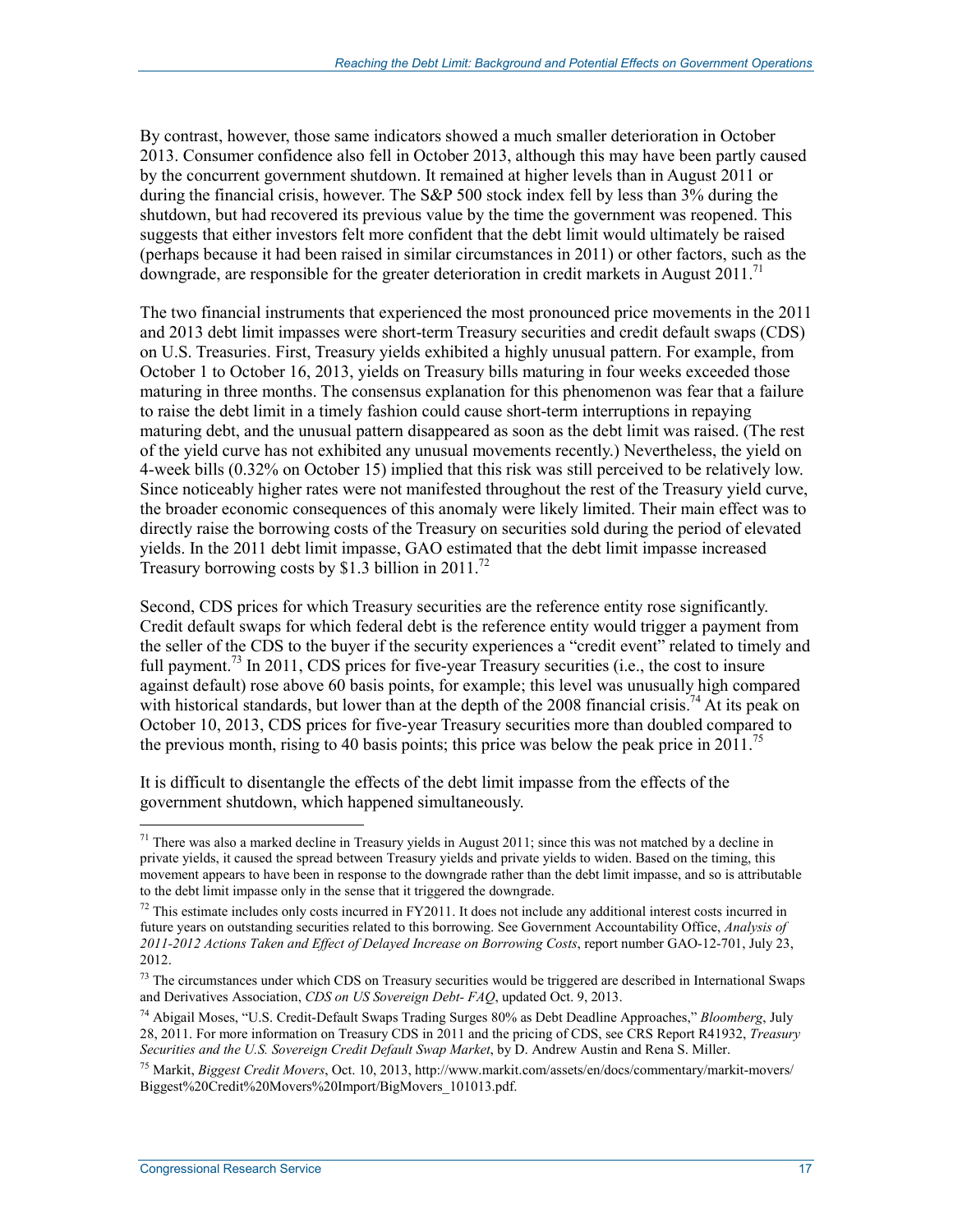## **Considerations for the Current Debt Limit Debate**

There are various viewpoints about how to deal with debt limit issues. The debt subject to limit will generally continue to rise as long as the budget remains in deficit and/or trust funds remain in surplus. To avoid raising the debt limit and continue normal government operations, significant spending cuts and/or revenue increases would be required.

### **Views on the Debt Limit, Prioritization, and Default**

Members of the Obama Administration have maintained that not raising the debt limit would cause serious consequences. Former Treasury Secretary Geithner repeatedly asserted that not increasing the debt limit and, therefore, not meeting the country's obligations as a result "would cause irreparable harm to the American economy and to the livelihoods of all Americans."<sup>76</sup> President Obama has also repeatedly stated that the debt limit must be raised and he will not negotiate on this issue. He stated, "The financial well-being of the American people is not leverage to be used. The full faith and credit of the United States of America is not a bargaining chip." $77$ 

Speaker of the House John A. Boehner has stated that the debt limit should not be increased without "spending cuts or reforms" greater than the amount of the increase.<sup>78</sup> Senate Majority Leader Harry Reid has stated that he will require a balanced approach to dealing with the budget deficit and the debt with spending cuts paired with "revenue measures asking millionaires to pay their fair share." In the absence of an agreement to this effect, he remains committed to the spending cuts already in place.<sup>79</sup>

Economists have expressed concern regarding the current level of federal debt. However, they generally maintain that there would be significant consequences if the debt limit is not raised. Federal Reserve Chairman Ben Bernanke has stated that Congress must work to put a plan in to place that would lower the nation's federal debt. He also stated that not raising the debt limit could ultimately lead the nation to default on its debt with catastrophic implications for the financial system and the economy.<sup>80</sup> Mark Zandi, chief economist for Moody's Analytics, expressed similar sentiments regarding the debt limit and the potential impact on the economy. He stated, "Global investors are already anxious regarding our ability to come to a political consensus to address the nation's fiscal challenges; a protracted debate over the debt ceiling would be very counterproductive."<sup>81</sup> Donald Marron, the former director of the Urban-Brookings

<u>.</u>

 $^{76}$  Letter from Timothy F. Geithner, Secretary of the Treasury, to the Hon. John A. Boehner, Speaker of the U.S. House of Representatives, January 14, 2013, available at http://www.treasury.gov/connect/blog/Documents/1-14- 13%20Debt%20Limit%20FINAL%20LETTER%20Boehner.pdf.

<sup>77 &</sup>quot;President Obama Holds the Final Press Conference of His First Term," January 14, 2013, available at http://www.whitehouse.gov/blog/2013/01/14/president-obama-holds-final-press-conference-his-first-term.

<sup>78</sup> Peter G. Peterson Foundation's 2012 Fiscal Summit, *Speaker Boehner's Address on the Economy, Debt Limit, and American Jobs*, May 15, 2012, available at http://www.speaker.gov/speech/full-text-speaker-boehners-addresseconomy-debt-limit-and-american-jobs.

<sup>79</sup> Cooper, Helene, "Obama and House Republicans Offer Taste of Renewed Fight Over the Debt Ceiling," *New York Times*, May 16, 2012.

<sup>80</sup> Davidson, Paul, "Economy still in a deep hole, Bernanke says," *USA Today*, February 4, 2011.

<sup>81</sup> U.S. Congress, Senate Committee on the Budget, *Challenges for the U.S. Economic Recovery*, Testimony of Mark Zandi, February 3, 2011, available at http://budget.senate.gov/democratic/testimony/2011/ (continued...)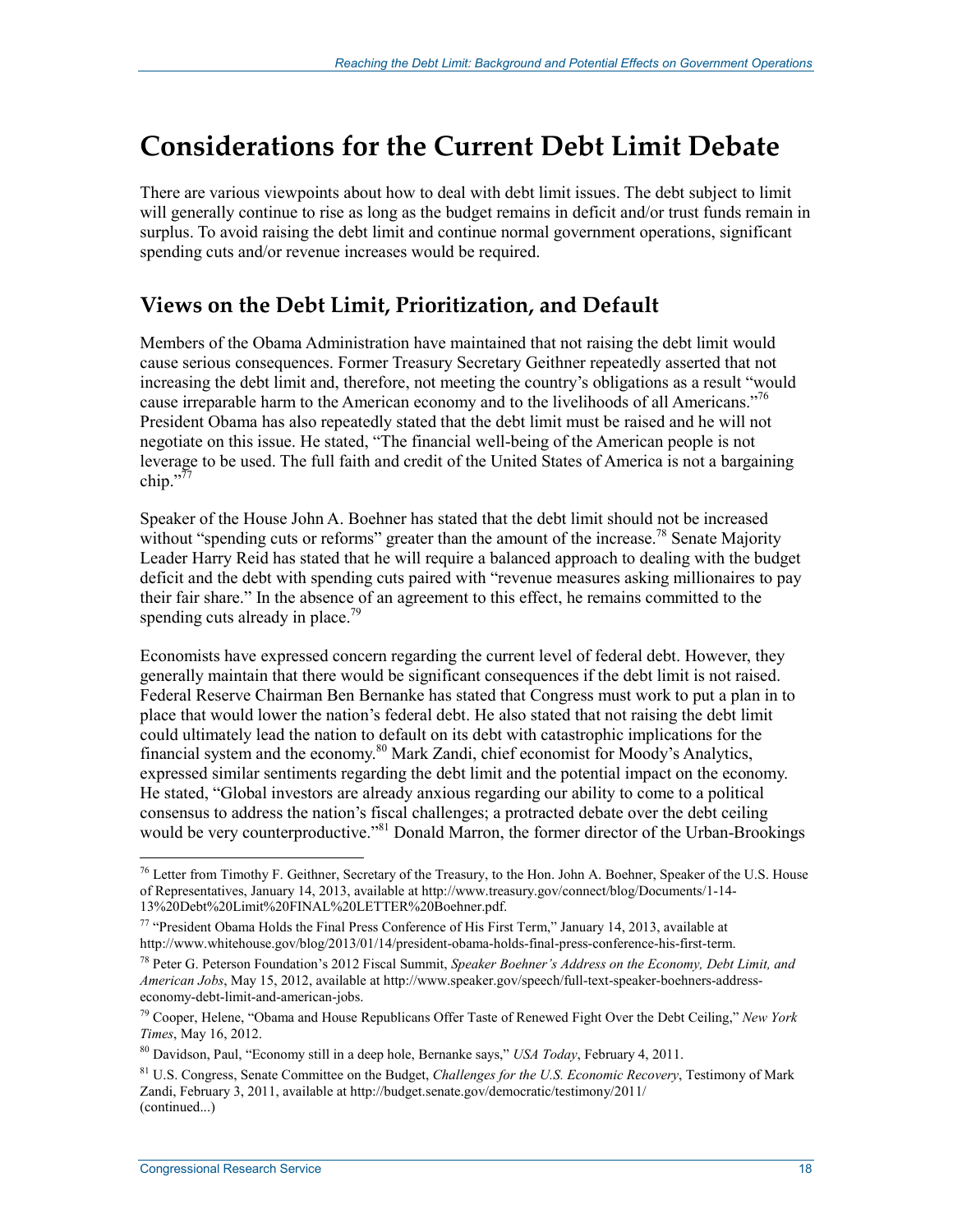Tax Policy Center and a former Acting Director of the Congressional Budget Office, expressed similar views in January 2011. He stated, "Geithner is correct that the debt limit must increase. With monthly deficits running more than \$100 billion, it's simply unthinkable that Congress could cut spending or increase revenue enough to avoid borrowing more.... Still, I am troubled by any suggestion that the United States might willingly default on its public debt. Doing so would have absolutely no upside."<sup>82</sup>

Questions have been raised regarding what constitutes a legal "default" by the government. Some proponents of a prioritization system suggest that the term "default" applies only if the government fails to pay interest on debt obligations held by third parties. Opponents of prioritization appear to argue that the term "default" applies not only to a failure to pay thirdparty debt holders, but also to the failure by the government to meet any obligation authorized by law, which would include a failure to fund an appropriated program, pay federal salaries or benefits, or pay an amount owed on a federal contract. No general statutory definition of the term "default" exists; however, *Black's Law Dictionary* 428 (7<sup>th</sup> Ed. 1999) defines the term "default" as "the failure to make a payment when due," which, if accepted as the governing definition, would not appear to distinguish between various types of government obligations.

Aside from technical definitions, financial markets' perceptions of what constitutes a default, or a real threat of default, may be more relevant when assessing the potential impacts of not raising the debt limit. For example, if the federal government were to prioritize payments on debt obligations above other obligations, it is not clear whether financial markets would find this distinction to be significant when deciding whether and how to invest in federal government Treasury securities, since Treasury would be postponing payments on other legal obligations. Because perceptions such as these are difficult if not impossible to predict, it is not clear what the effects of prioritization would be, in the event of an impasse.<sup>83</sup> In the event of reaching the debt limit and the enactment of prioritization legislation, certain payments would receive priority. However, issues also might arise related to how a President, OMB, or an agency prioritizes among any obligations and expenditures that are not explicitly subject to prioritization, by statute. As noted earlier in this report, circumstances like these could prompt issues similar to those that gave rise to the Impoundment Control Act of 1974.

#### Legislative Action in the 113<sup>th</sup> Congress<sup>84</sup>

On April 30, 2013, the House Ways and Means Committee reported the Full Faith and Credit Act  $(H.R. 807, 113<sup>th</sup> Congress)$ . This legislation, as reported by the committee, would require Treasury to prioritize payments on obligations of debt held by the public and to the Social Security Trust Funds in the event that the debt limit is reached and to provide weekly reports of these obligations. On May 9, 2013, the House approved this legislation by a vote of 221-207. A similar measure was included as part of proposed legislation to provide for appropriations for a

<sup>(...</sup>continued)

Zandi Senate Budget 2 3 2011.pdf.

<sup>82</sup> Marron, Donald, "Debt Ceiling: Geithner Won't Let Us Default," *CNNMoney.com*, January 19, 2011.

 $83$  The potential effects of reaching the debt limit on financial markets are further discussed in the section titled "Potential Economic and Financial Effects."

<sup>&</sup>lt;sup>84</sup> This section contains descriptions of legislation that has been either reported by committee or considered in either the House or the Senate as it relates to the debt limit since the enactment of P.L. 113-3 (H.R. 325). Other bills related to prioritization of payments in the event the debt limit is reached have been introduced in the House and the Senate.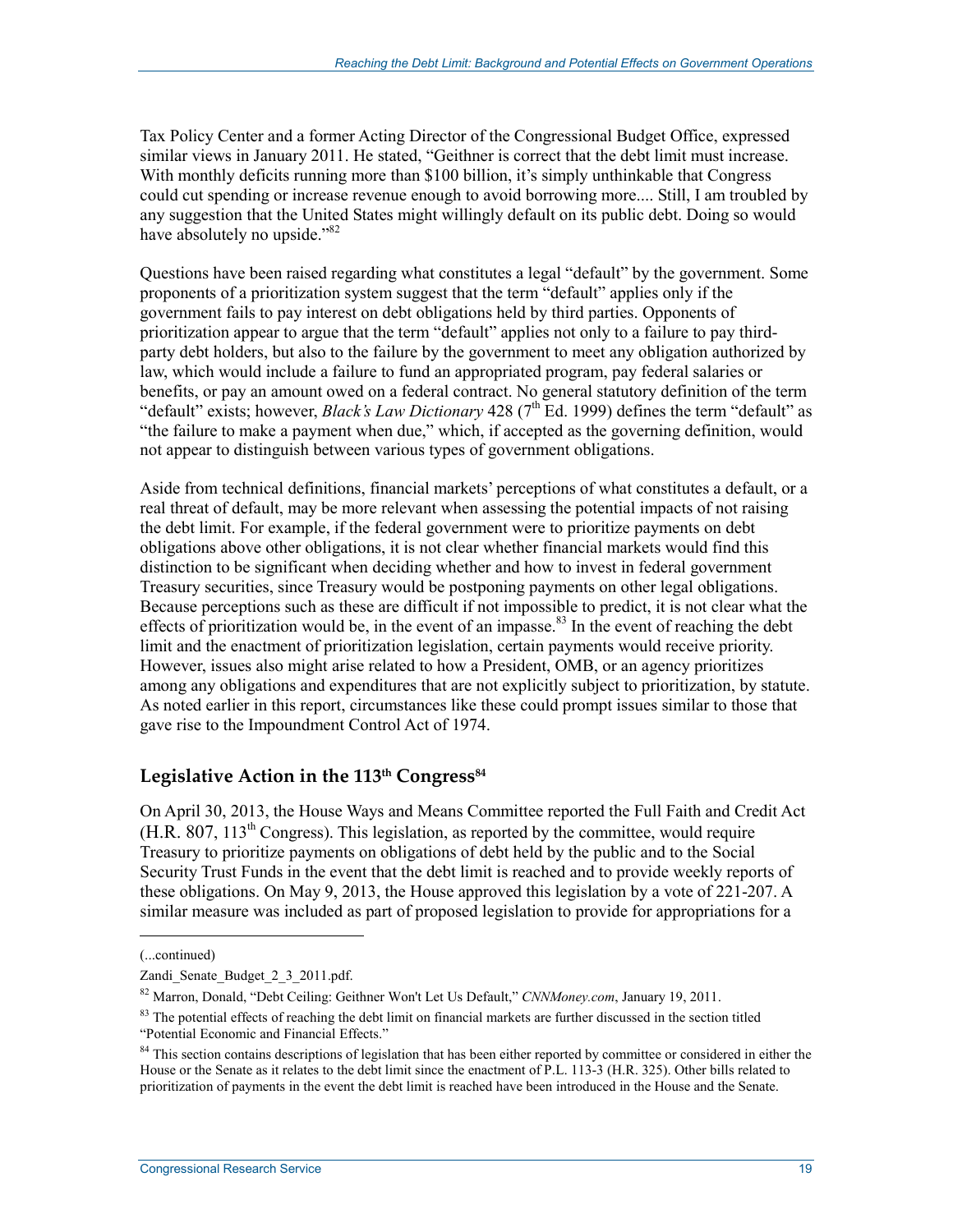portion of FY2014 via a continuing resolution. The legislation, including this provision, was approved by the House on September 20, 2013 (H.J.Res. 59,  $113<sup>th</sup>$  Congress) though ultimately not included in the final bill enacted into law.

## **Can an Increase in the Current Debt Limit Be Avoided?**

Budget outlays and revenue collections over the fiscal year, along with the funds contained in the extraordinary measures, will affect the timing of the debate over raising the debt limit. On March 16, 2015, the debt limit was reset to \$18,113 billion. Under current estimates, debt levels will reach \$18,473 billion or \$360 billion above the current limit by the end of FY2015 under current law.<sup>85</sup> If the extraordinary measures are exhausted, Treasury will no longer be able to issue federal debt absent further legislative action. At that time, federal spending would have to be decreased or federal revenues would have to be increased by a corresponding amount to cover what cannot be borrowed. If Congress and the President enact legislation raising future levels of spending or lowering revenues without providing offsets, the borrowing needs of government would increase as the deficit grows larger.

### **How Much Should the Debt Limit Be Raised?**

Despite recent declines in the budget deficit, several current policy proposals project increases in the debt subject to limit over the next 10 years. Under President Obama's FY2016 budget, the debt subject to limit is projected to reach \$26,242 billion at the end of  $FY2025$ .<sup>86</sup> This represents an increase of roughly \$770 billion, on average, in each fiscal year during the FY2016 to FY2025 period. Increases in debt subject to limit at this level occur even as the budget deficit is projected to decline, in nominal dollars, between FY2015 and FY2017. Between FY2018 and FY2020, the budget deficit is projected to remain roughly stable, though at slightly higher levels than the previous period. $87$  In other words, the debt subject to limit increases even if the budget deficit declines in nominal terms as issuing debt would still be required to finance the projected federal spending in excess of federal revenues.

According to the figures provided in the House Budget Committee report (H.Rept. 114-47) accompanying the House FY2016 Budget Resolution (H.Con.Res.  $27$ ,  $114<sup>th</sup>$  Congress) agreed to on March 25, 2015, the debt subject to limit is projected to rise from \$19,048 billion at the end of FY2016 to \$20,905 billion at the end of FY2025. This means that, if the policies contained in the House-passed budget resolution were to be enacted, the debt limit would have to increase by \$1,857 billion (or roughly \$200 billion in each fiscal year) during the FY2016 to FY2025 period to accommodate these proposals.<sup>88</sup>

<sup>85</sup> CRS calculations based on CBO, *Updated Budget Projections: 2015 to 2025*, March 2015, Table 4.

<sup>86</sup> Office of Management and Budget, *Budget of the U.S. Government*, *Fiscal Year 2016*, *The Budget*, Table S-13, available at https://www.whitehouse.gov/sites/default/files/omb/budget/fy2016/assets/tables.pdf.

<sup>87</sup> Ibid., Table S-1.

 $88$  The Senate agreed to a budget resolution on March 27, 2015 (S.Con.Res. 11). However, accompanying documents do not provide information on the level of debt subject to limit. The text of the resolution specifies a public debt level of \$19,009 billion at the end of FY2016 and \$21,207 billion at the end of FY2025. A small amount of public debt is not subject to the debt limit.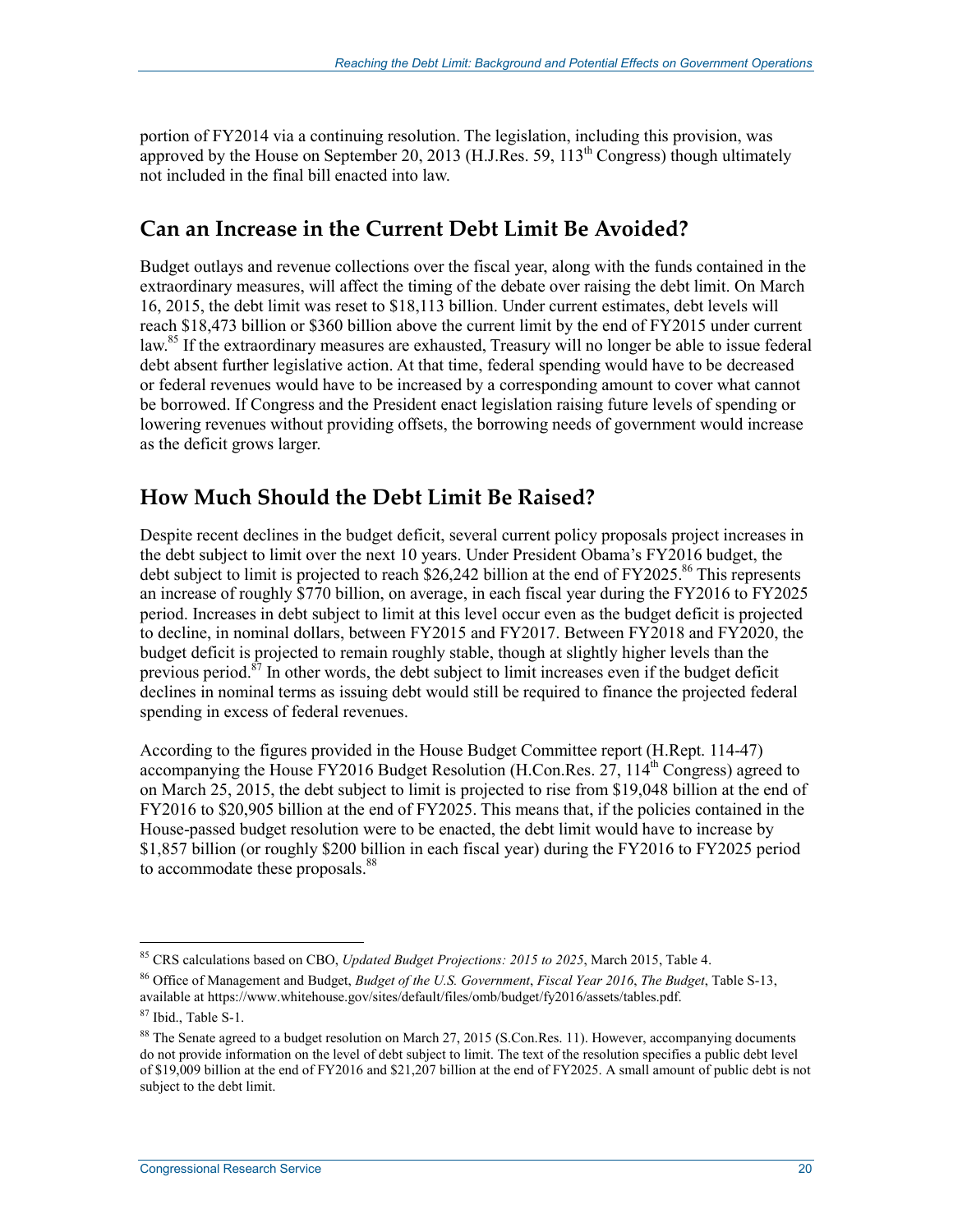Given the borrowing requirements under both the President's FY2016 budget and the Housepassed budget resolution, the current estimates stipulate the increases in the debt limit that would be required. However, depending on the spending and revenue proposals that may be enacted, borrowing requirements could change going forward. These borrowing requirements will dictate the level of debt and future increases in the debt limit. How often Congress wishes to reconsider statutory debt limit legislation typically affects the level at which the debt limit is set.

Temporary increases in the debt limit have been used in the past to provide additional time for Congress to consider debt limit increases. However, past temporary debt limit increases were eventually followed by permanent increases. If a temporary increase were to expire and the debt limit were to revert to a prior lower level, Congress may want to enact legislation that would result in a budget surplus in excess of the intragovernmental surplus in order to lower the level of debt subject to limit. If this legislation is not enacted and fully realized prior to the expiration of the temporary limit, then the level of debt would exceed the lowered debt limit.

## **Implications of Future Federal Debt on the Debt Limit**

It is extremely difficult for Congress to effectively influence short-term fiscal and budgetary policy through action on legislation adjusting the debt limit. For example, the debt could reach the statutory limit after spending and revenue decisions for the current fiscal year have already been made. The need to raise (or lower) the limit during a session of Congress is driven by previous decisions regarding revenues and spending. These decisions stem from legislation enacted earlier in the session or in prior years.

From the Congressional Budget Office:

By itself, setting a limit on the debt is an ineffective means of controlling deficits because the decisions that necessitate borrowing are made through other legislative actions. By the time an increase in the debt ceiling comes up for approval, it is too late to avoid paying the government's pending bills without incurring serious negative consequences.<sup>89</sup>

Nevertheless, the consideration of debt limit legislation often is viewed as an opportunity to reexamine fiscal and budgetary policy. Consequently, House and Senate action on legislation adjusting the debt limit often is complicated, hindered by policy disagreements, and subject to delay.90 Many in Congress have stated that the debt limit should not be raised without accompanying deficit reduction legislation.

Generally, the following scenarios dictate whether or not an increase in the debt limit would be necessary, all else constant:

• If the federal budget is in deficit and intragovernmental debt is rising, an increase in the debt limit would be necessary.

<sup>89</sup> CBO, *Federal Debt and Interest Costs*, December 2010, p. 23, available at http://www.cbo.gov/ftpdocs/119xx/ doc11999/12-14-FederalDebt.pdf.

<sup>90</sup> For more information, see CRS Report RS21519, *Legislative Procedures for Adjusting the Public Debt Limit: A Brief Overview*, by Bill Heniff Jr.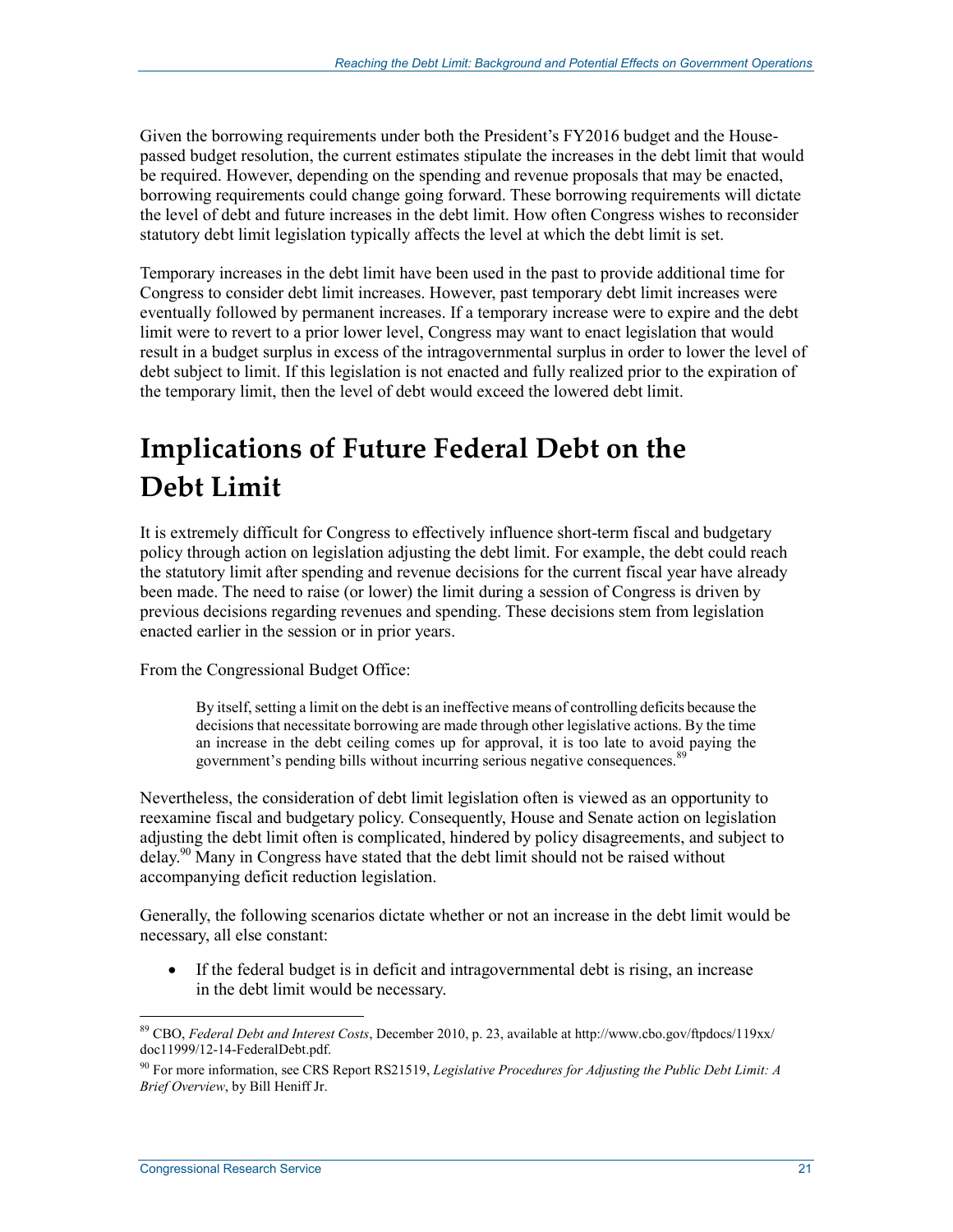- If the federal budget is in deficit and intragovernmental debt falls by an amount that is smaller than the budget deficit, an increase in the debt limit would be necessary.
- If the federal budget is balanced or in surplus and intragovernmental debt rises by an amount that is larger than the budget surplus, an increase in the debt limit would be necessary.
- If the federal budget is balanced or in surplus and intragovernmental debt is falling, an increase in the debt limit would not be required.

In other words, increases in the statutory debt limit would be required if the budget remains in deficit, even if future deficit levels are lower than they are at present, or if there are increases in the level of intragovernmental debt. If intragovernmental debt is declining, presumably due to the need of certain trust funds to redeem their holdings of Treasury securities in order to pay benefits, Treasury would have to provide the trust funds with cash either from the General Fund resources or by issuing additional debt to the public to raise cash. If the federal budget is in deficit, Treasury would have to raise the necessary cash to redeem trust fund securities by issuing debt to the public. This would not require an increase in the debt limit, as the decline in intragovernmental debt would be offset by an equal increase in debt held by the public. A decline in intragovernmental debt as a result of a redemption in trust fund securities could be financed by using surplus cash if the federal budget is in surplus at that time.<sup>91</sup> In this situation, debt held by the public, debt held by government accounts, and total federal debt would decrease. If the budget surplus were less than the reduction in intragovernmental debt, the increase in the debt held by the public would be offset by the decline in intragovernmental debt, resulting in a decrease in the total debt.

 $91$  Under the most recent projections, the federal budget is expected to remain in deficit through FY2025 under current law. CBO, *Updated Budget Projections: 2015 to 2025*, March 2015, Table 4.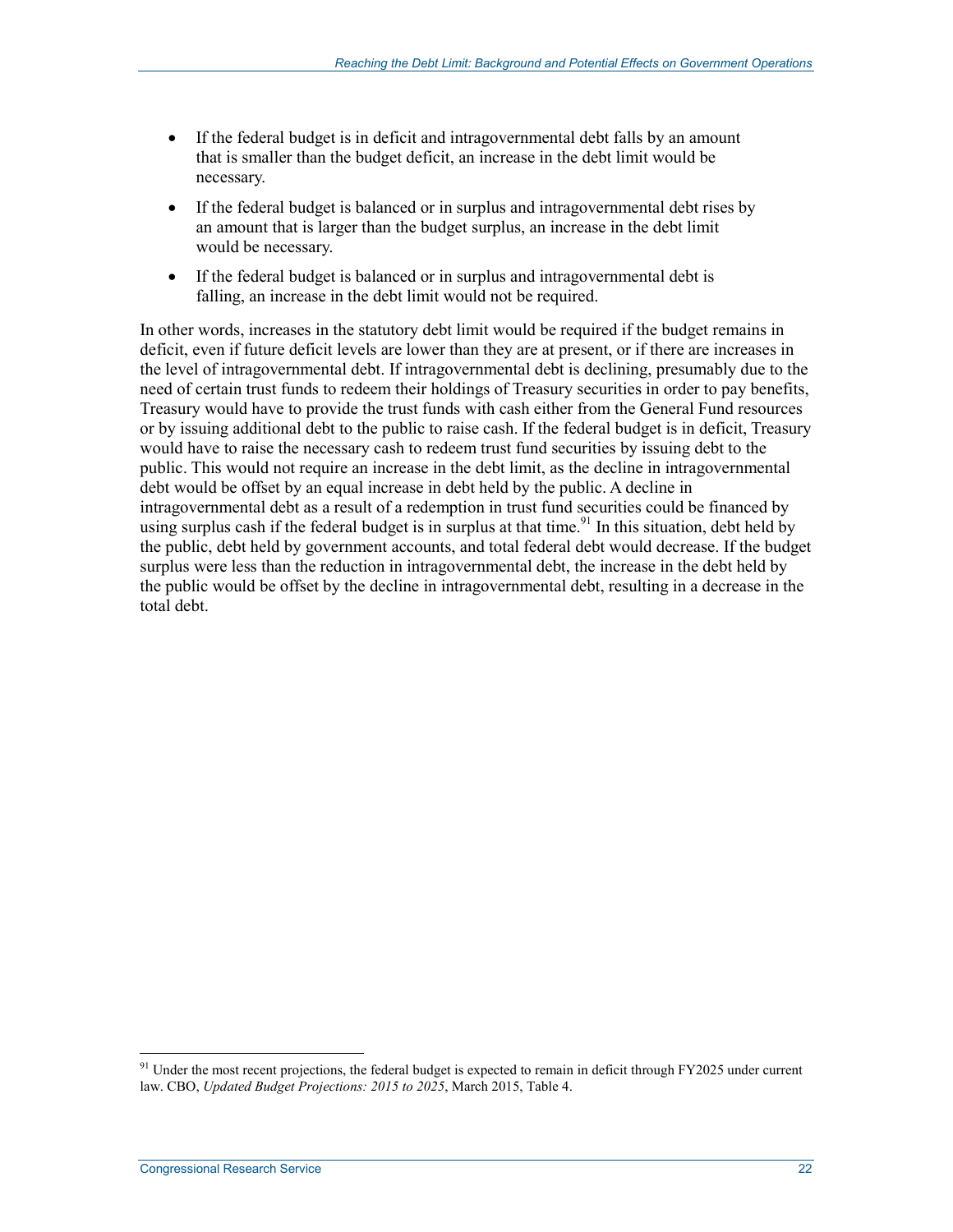## **Appendix. Detailed History on Past Treasury Actions During Previous Debt Limit Crises**

## **Selected Actions in 1985**

In September 1985, the Treasury Department informed Congress that it had reached the statutory debt limit. As a result, Treasury had to take extraordinary measures to meet the government's cash requirements. Treasury used various internal transactions involving the Federal Financing Bank (FFB) and delayed public auctions of government debt. It also was unable to issue, or had to delay issuing, new short-term government securities to the Civil Service Retirement and Disability Trust Fund, the Social Security Trust Funds, and several smaller trust funds. Issuing new government securities to the trust funds would have caused the federal debt to exceed the debt limit. During this period, the bulk of Social Security payroll tax revenues were kept in a noninterest bearing account.

Treasury took the additional step of "disinvesting" the Civil Service Retirement and Disability Trust Fund, the Social Security Trust Funds, and several smaller trust funds by redeeming some trust fund securities earlier than usual. Premature redemption of these securities created room under the debt ceiling for Treasury to borrow sufficient cash from the public to pay other obligations, including November Social Security benefits.<sup>92</sup>

As a result of these various actions, Social Security benefit payments and other federal payments were not jeopardized. The debt limit was subsequently temporarily increased on November 14, 1985 (P.L. 99-155), and permanently increased on December 12, 1985 (P.L. 99-177), from \$1,824 billion to \$2,079 billion. Both P.L. 99-155 and P.L. 99-177 included provisions to require Treasury to restore any interest income lost to the trust funds as a result of delayed investments and early redemptions.

Concerning Treasury's management of the Social Security Trust Funds during the 1985 debt limit impasse, the General Accounting Office (GAO, now the Government Accountability Office) wrote: "We conclude that, although some of the Secretary's actions appear in retrospect to have been in violation of the requirements of the Social Security Act, we cannot say that the Secretary acted unreasonably given the extraordinary situation in which he was operating."<sup>93</sup> In particular, GAO found that not all the delayed investment and securities redemptions during the period from September through November 1985 were necessary to meet Social Security benefit payments, and the excess was used to finance general government operations.<sup>94</sup>

<sup>&</sup>lt;sup>92</sup> Treasury redeemed some of the Social Security Trust Funds' holdings of long-term securities to reimburse the General Fund for cash payments of benefits in September through November 1985. During this period, the Treasury was unable to follow its normal procedure of issuing short-term securities to the trust funds and then redeeming shortterm securities to reimburse the General Fund when it paid Social Security benefits.

<sup>&</sup>lt;sup>93</sup> Letter from Charles A. Bowsher, Comptroller General of the United States, to the Hon. James R. Jones, chairman, Subcommittee on Social Security, House Committee on Ways and Means, December 5, 1985, GAO B-221077.2, http://archive.gao.gov/d12t3/128621.pdf.

 $94$  Ibid.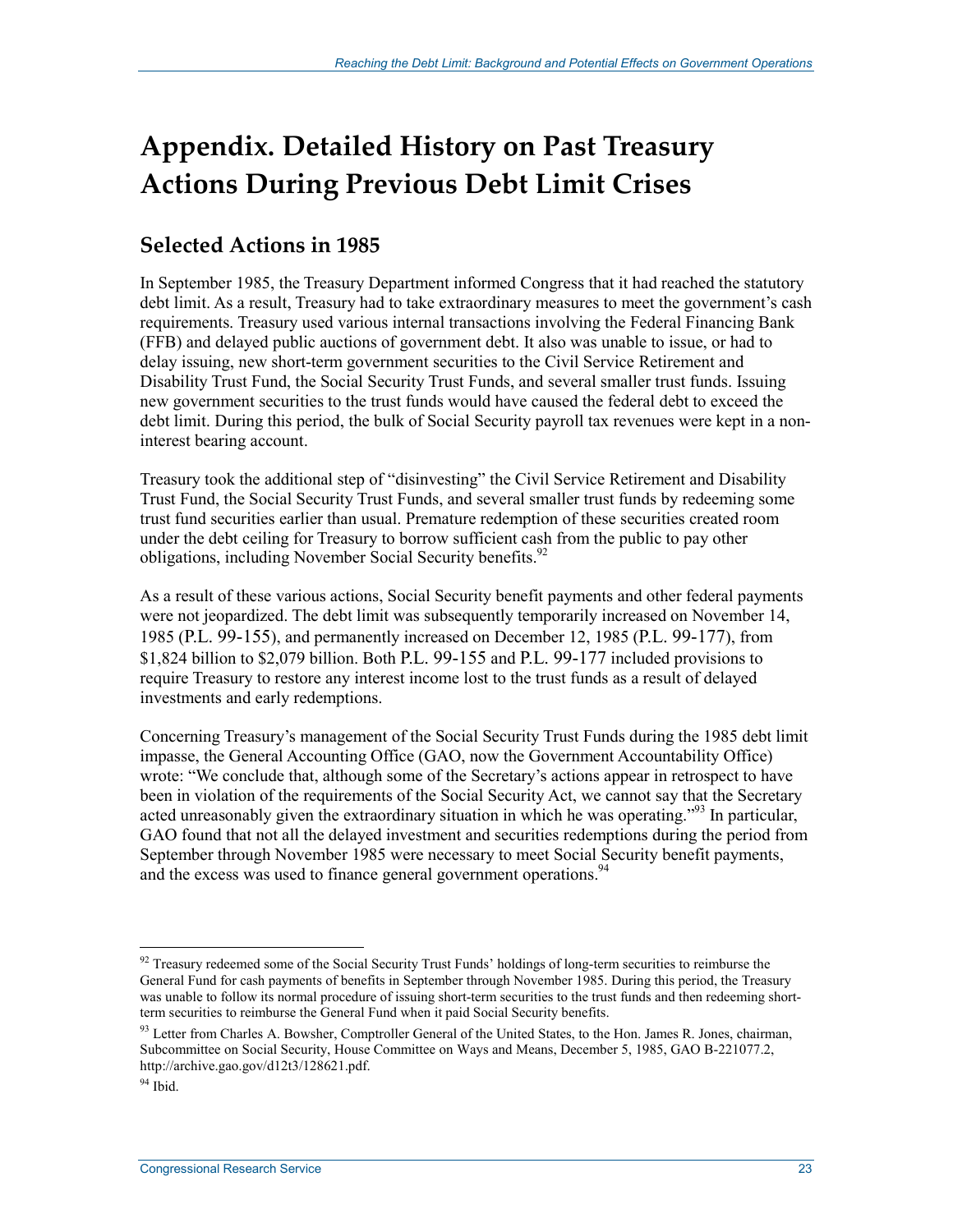Following the 1985 debt limit crisis, Congress formally authorized the Secretary of the Treasury to declare a debt issuance suspension period and, during such periods, to depart from normal trust fund investment practices with respect to certain funds such as the Civil Service Retirement and Disability Fund and the TSP's G Fund (P.L. 99-509, the Omnibus Budget Reconciliation Act of 1986). Funds raised by procedures authorized during a debt issuance suspension period can only be used to the extent necessary to prevent the public debt from exceeding the debt limit. After the debt issuance suspension period has ended, P.L. 99-509 requires Treasury to make the trust funds whole by issuing the appropriate amount of securities and crediting any interest lost due to noninvestment or early disinvestment of these funds.<sup>95</sup> Such authority to depart from normal trust fund investment practices was not provided with respect to the Social Security Trust Funds. A provision to allow such authority was dropped from P.L. 99-509 during conference.

### **Selected Actions in 1995-1996**

Following the enactment of this additional authority, the first debt issuance suspension period was announced on November 15, 1995. Treasury, once again, used non-traditional methods of financing, including some of the methods used during the 1985 crisis as well as not reinvesting some of the maturing Treasury securities held by the Exchange Stabilization Fund.<sup>96</sup> In addition, Treasury utilized the new authority that was enacted under P.L. 99-509 to declare a debt issuance suspension period.

In early 1996, Treasury announced that it had insufficient cash to pay Social Security benefits for March  $1996.<sup>97</sup>$  Congress responded on February 1, 1996, by passing P.L. 104-103, which provided Treasury with temporary authority to issue securities to the public in an amount equal to the March 1996 Social Security benefit payments. Treasury issued about \$29 billion of securities on February 23, 1996, and, under P.L. 104-103, these new securities were not to count against the debt limit until March 15, 1996. On March 7, 1996, Congress passed P.L. 104-115, which amended P.L. 104-103 to permit Treasury to continue investing payroll tax revenues in government securities and also to extend the exemption of the securities issued under P.L. 104- 103 from counting against the debt limit until March 30, 1996.

The debt limit was permanently increased on March 29, 1996 (P.L. 104-121) from \$4,900 billion to \$5,500 billion. P.L. 104-121 also codified Congress's understanding that the Secretary of the Treasury and other federal officials are not authorized to use Social Security and Medicare funds for debt management purposes.<sup>98</sup> SSA states the following:

<sup>95</sup> GAO, *Debt Ceiling Options*, AIMD-96-20R, December 7, 1995, http://archive.gao.gov/paprpdf1/155750.pdf.

<sup>&</sup>lt;sup>96</sup> Treasury's Exchange Stabilization Fund buys and sells foreign currency to promote exchange rate stability and counter disorderly conditions in the foreign exchange market.

<sup>&</sup>lt;sup>97</sup> As described later in this **Appendix**, under normal procedures Treasury pays Social Security benefits from the General Fund and offsets this by redeeming an equivalent amount of the trust funds' holdings of government debt. In order to pay Social Security benefits, and depending on the government's cash position at the time, Treasury may need to issue new public debt to raise the cash needed to pay benefits. Treasury may be unable to issue new public debt, however, because of the debt limit. Social Security benefit payments may be delayed or jeopardized if the Treasury does not have enough cash on hand to pay benefits.

<sup>98</sup> See 42 U.S.C. §1320b-15.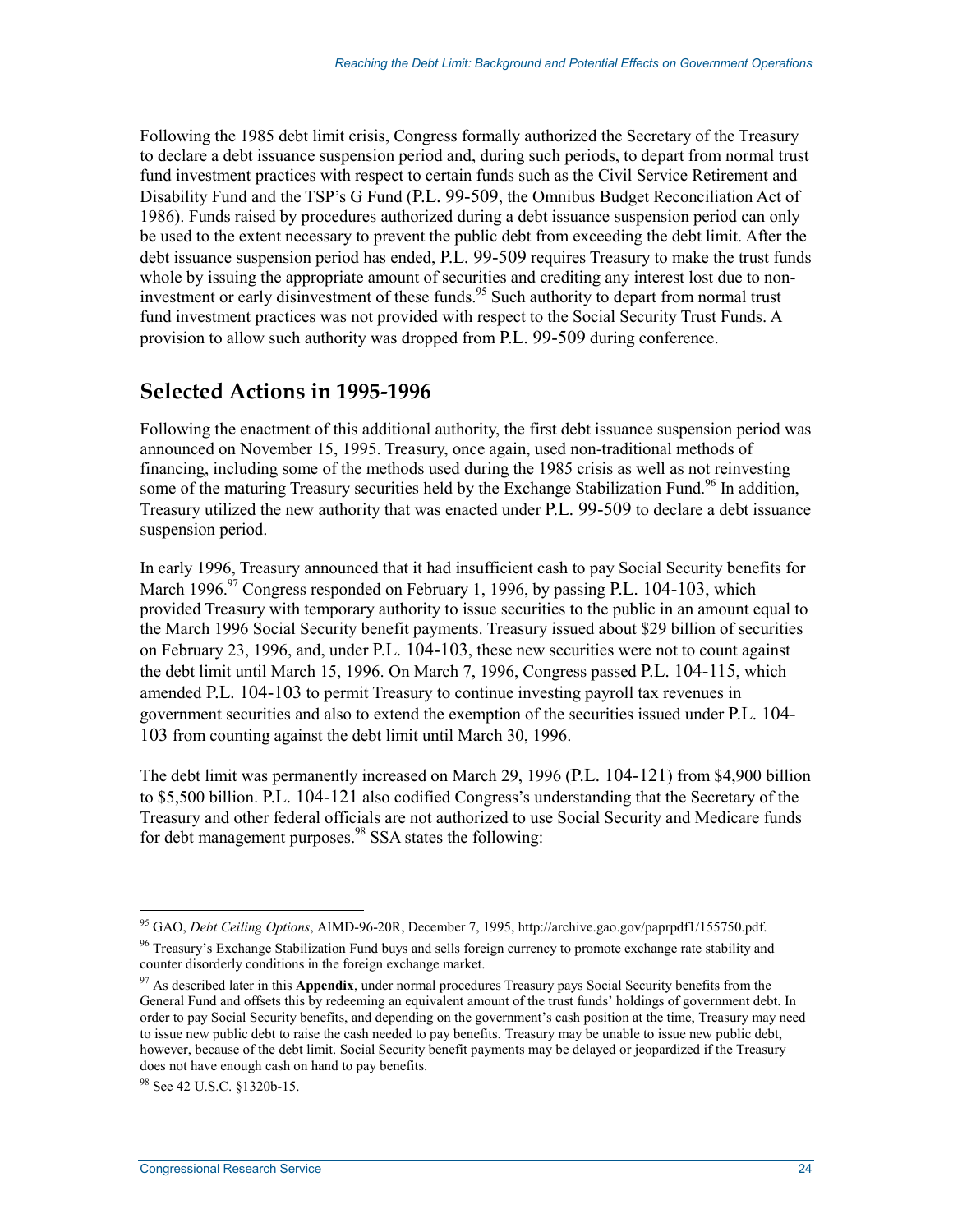Specifically, the Secretary of the Treasury and other federal officials are required not to delay or otherwise underinvest incoming receipts to the Social Security and Medicare Trust Funds. They are also required not to sell, redeem, or otherwise disinvest securities, obligations, or other assets of these Trust Funds except when necessary to provide for the payment of benefits and administrative expenses of the programs.<sup>99</sup>

These restrictions apply to the Federal Old-Age and Survivors Insurance (OASI) Trust Fund, the Federal Disability Insurance (DI) Trust Fund, the Federal Hospital Insurance (HI) Trust Fund, and the Federal Supplementary Medical Insurance (SMI) Trust Fund.

### **Selected Actions in 2011**

Beginning in January 2011, Treasury again took actions to avoid reaching the debt limit and began notifying Congress of its intentions. On January 6, 2011, Treasury Secretary Geithner sent a letter to Congress stating that Treasury had the ability to delay the date by which the debt limit would be reached by utilizing similar methods used during past crises, including declaring a debt issuance suspension period, if necessary. According to Treasury, these actions could delay the date that the debt limit would be reached by several weeks. However, if the debt limit was not raised after that point, payment of other obligations and benefits would be "discontinued, limited, or adversely affected."<sup>100</sup>

On April 4, 2011, Secretary Geithner issued another letter to Congress stating that the debt limit would be reached no later than May 16, 2011, and the use of extraordinary measures would extend Treasury's ability to meet commitments through July 8, 2011. Beyond these extraordinary measures discussed in the letter and detailed earlier, Treasury stated that it did not have other actions available that year that it could take to find additional authority to issue debt. The letter further stated that the sale of certain financial assets would not be a viable option to avoid increasing the debt limit. $101$ 

On May 2, 2011, Secretary Geithner issued a third letter to Congress reiterating that the debt limit would be reached no later than May 16, 2011, but that the use of extraordinary measures would extend Treasury's ability to meet commitments through August 2, 2011. The revision in the latter date was a result of stronger than expected tax receipts. Further, Secretary Geithner again stated that not raising the debt limit "would have catastrophic economic impact that would be felt by every American" and that federal payments would be affected.<sup>102</sup> In addition, the letter stated that on Friday, May 6, the issuance of State and Local Government Series (SLGS) Treasury securities would be suspended until further notice. $103$ 

<sup>99</sup> U.S. Social Security Administration, "Program Legislation Enacted in Early 1996," *Social Security Bulletin*, vol. 59, no. 2, Summer 1996, p. 65, at http://www.ssa.gov/policy/docs/ssb/v59n2/index.html.

 $100$  Treasury January  $6<sup>th</sup>$  letter.

<sup>&</sup>lt;sup>101</sup> Letter from Timothy F. Geithner, Secretary of the Treasury, to the Hon. Harry Reid, Senate Majority Leader, April 4, 2011, available at http://www.treasury.gov/connect/blog/Documents/FINAL%20Letter%2004-04- 2011%20Reid%20Debt%20Limit.pdf.

<sup>&</sup>lt;sup>102</sup> Treasury May 2<sup>nd</sup> letter.

<sup>103</sup> For more information, see CRS Report R41811, *State and Local Government Series (SLGS) Treasury Debt: A Description*, by Steven Maguire and Jeffrey M. Stupak.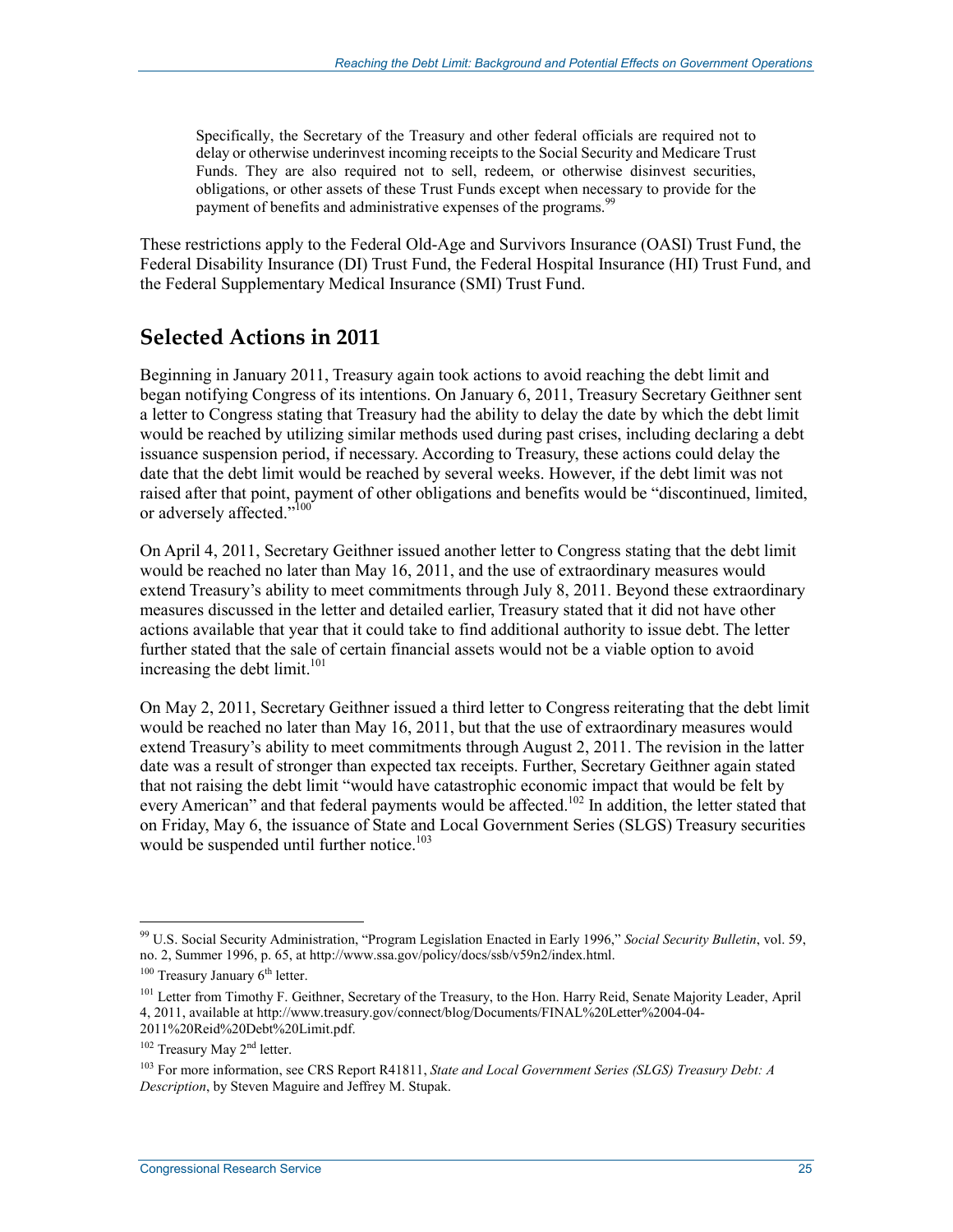On May 16, 2011, Secretary Geithner notified Congress of a debt issuance suspension period and informed them of his intent to utilize extraordinary measures to create additional room under the debt ceiling to allow Treasury to continue funding the operations of the government.<sup>104</sup> Between May 16, 2011, and August 2, 2011, Treasury prematurely redeemed securities of the Civil Service Retirement and Disability Trust Fund and did not invest receipts of the Civil Service Retirement and Disability Trust Fund and the Postal Service Retiree Health Benefit Fund. Treasury also suspended investments in the Exchange Stabilization Fund and the Government Securities Investment Fund (G-Fund) of the Federal Thrift Savings Plan. Because these funds are required by law to be made whole once the debt limit is increased, these specific actions did not affect federal retirees or employees once the debt limit was increased.<sup>105</sup> The debt limit was permanently increased on August 2, 2011 (Budget Control Act of 2011 or BCA; P.L. 112-25), from \$14,294 billion to \$14,694 billion.

The enactment of P.L. 112-25 provided for three separate debt limit increases. The first, as discussed above, permanently increased the debt limit on August 2, 2011. Thereafter, the debt limit was permanently increased on September 21, 2011, from \$14,694 billion to \$15,194 billion and on January 27, 2012, from \$15,194 billion to \$16,394 billion.<sup>106</sup> Secretary Geithner has stated that the current debt limit would be reached on December 31, 2012, and the use of extraordinary measures would provide additional headroom under the debt limit until early 2013.<sup>107</sup>

#### **Views on the Debt Limit, Prioritization, and Default During the 2011 Debt Limit Debate**

During the debate over the debt limit in 2011, both the Administration and Congress maintained various views on this issue. Members of the Obama Administration stated that default cannot be avoided if the debt limit is not raised, and that the consequences of a federal default would be serious. Treasury Secretary Geithner's letter of January 6, 2011, provided Treasury's views on the "consequences of default by the United States." The letter described, among other things, federal payments that would be "discontinued, limited, or adversely affected."<sup>108</sup> The letter also said a short-term or limited default on legal obligations would cause "catastrophic damage to the economy."109 Chairman of the White House Council of Economic Advisers Austan Goolsbee elaborated, saying that a default would cause "a worse financial economic crisis than anything we

1

 $109$  Ibid., pp. 1, 3.

 $104$  Treasury May  $16<sup>th</sup>$  letter.

<sup>&</sup>lt;sup>105</sup> Letter from Richard L. Gregg, Fiscal Assistant Secretary, Department of the Treasury, to the Hon. John A. Boehner, Speaker of the House, August 24, 2011, available at http://www.treasury.gov/initiatives/Documents/ G%20Fund%20Letters.pdf and Letter to the Hon. Harry Reid, Senate Majority Leader, January 27, 2012, available at http://www.treasury.gov/initiatives/Documents/Debt%20Limit%20CSRDF%20Report%20to%20Reid.pdf.

<sup>&</sup>lt;sup>106</sup> For more information on the provisions providing for the debt limit to be increased under the BCA, see CRS Report R41965, *The Budget Control Act of 2011*, by Bill Heniff Jr., Elizabeth Rybicki, and Shannon M. Mahan. Prior to the third debt limit increase, investments in the Government Securities Investment Fund (G-Fund) of the Federal Thrift Savings Plan were suspended from January 17 to January 27, 2012. The G-Fund was made whole on January 27, 2012. Letter from Timothy F. Geithner, Secretary of the Treasury, to the Hon. Harry Reid, Senate Majority Leader, January 17, 2012, available at http://www.treasury.gov/initiatives/Documents/011712TFGLettertoReid.pdf.

<sup>&</sup>lt;sup>107</sup> Letter from Timothy F. Geithner, Secretary of the Treasury, to the Hon. Harry Reid, Senate Majority Leader, December 26, 2012, available at http://www.treasury.gov/connect/blog/Documents/ Sec%20Geithner%20LETTER%2012-26-2012%20Debt%20Limit.pdf.

<sup>&</sup>lt;sup>108</sup> Letter from Timothy F. Geithner, Secretary of the Treasury, to the Hon. Harry Reid, Senate Majority Leader, January 6, 2011, p. 4.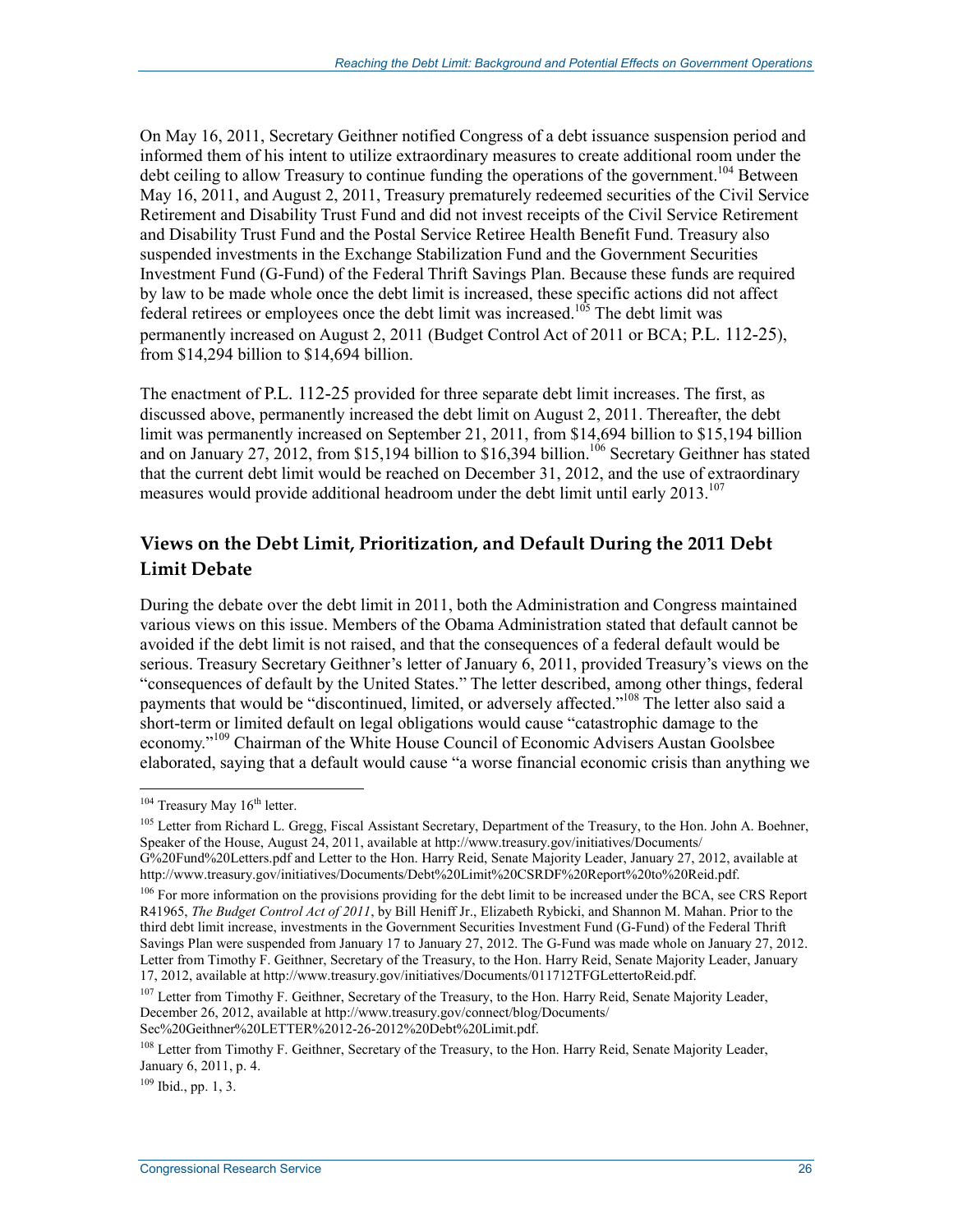saw in 2008."<sup>110</sup> Secretary Geithner, in his letter to Congress, added, "Default would have prolonged and far-reaching negative consequences on the safe-haven status of Treasuries and the dollar's dominant role in the international financial system, causing further increases in interest rates and reducing the willingness of investors here and around the world to invest in the United States."<sup>111</sup> In a later online posting, Treasury Deputy Secretary Neal Wolin wrote that proposals to prioritize payments on the national debt above other legal obligations would not prevent default and would bring the same economic consequences Secretary Geithner described.<sup>112</sup> Looking forward, Secretary Geithner said in his letter that in addition to addressing the debt limit, President Obama wanted to work with Congress to address the federal government's fiscal position with particular attention to addressing "medium- and long-term fiscal challenges."<sup>113</sup>

Other policy makers have expressed some contrasting perspectives focusing on the need to tie proposals to raise the debt limit to spending cuts, changes in the budget process, or instructions on how to deal with the payment of obligations if the debt limit is reached. For example, Senator Jim DeMint wrote in an op-ed that a vote to raise the debt limit should be opposed "unless Congress first passes a balanced-budget amendment that requires a two-thirds majority to raise taxes.<sup>"114</sup>

Legislative proposals related to the potential debt limit crisis began emerging in early 2011. For example, Senator Pat Toomey and Representative Tom McClintock introduced legislation that, in the event of a debt limit crisis, would require Treasury to make payment of principal and interest on debt held by the public a higher priority than all other federal government obligations (S. 163/H.R. 421, 112<sup>th</sup> Congress). In a letter to Secretary Geithner, Senator Toomey said "This legislation is designed to maintain orderly financial markets by reassuring investors in U.S. Treasury securities that their investments are perfectly safe even in the unlikely event that the debt limit is temporarily reached."<sup>115</sup> Similarly, Senator David Vitter and Representative Dean Heller introduced legislation that would require priority be given to payment of all obligations on the debt held by the public and Social Security benefits in the event that the debt limit is reached (S. 259/H.R. 568, 112th Congress).116 Representative Marlin Stutzman introduced legislation that would require priority be given to payment of all obligations on the debt held by the public, Social Security benefits, and specified military expenditures in the event that the debt limit is reached (H.R. 728, 112<sup>th</sup> Congress).<sup>117</sup> As noted earlier, Congress passed and the President signed the Budget Control Act, which addressed the debt limit and several aspects of fiscal policy.

<u>.</u>

<sup>110</sup> ABC News *This Week*, Transcript: White House Adviser Austan Goolsbee, January 2, 2011, at http://abcnews.go.com/ThisWeek/week-transcript-white-house-adviser-austan-goolsbee/story?id=12522822.

<sup>111</sup> Treasury Secretary Geithner letter, January 6, 2011, p. 4.

<sup>112</sup> Neal Wolin, Deputy Secretary of the Treasury, "Treasury: Proposals to 'Prioritize' Payments on U.S. Debt Not Workable; Would Not Prevent Default," January 21, 2011, at http://www.treasury.gov/connect/blog/Pages/Proposalsto-Prioritize-Payments-on-US-Debt-Not-Workable-Would-Not-Prevent-Default.aspx.

<sup>113</sup> Treasury Secretary Geithner letter, January 6, 2011, p. 4.

<sup>114</sup> Senator Jim DeMint, "More Spending is a Threat to America," *Politico*, January 24, 2011, available at http://www.politico.com/news/stories/0111/48020.html.

<sup>&</sup>lt;sup>115</sup> Senator Pat Toomey, "Senator Toomey Sends Letter to Secretary Geithner on the Debt Limit," press release, February 2, 2011, http://toomey.senate.gov/record.cfm?id=330828&.

<sup>&</sup>lt;sup>116</sup> Representative Dean Heller was sworn in to the U.S. Senate on May 9, 2011, to fill the seat of former Senator John Ensign who had resigned.

<sup>&</sup>lt;sup>117</sup> These are examples of legislation introduced as of February 15, 2011. Some of this legislation has been considered as amendments to other legislation and were tabled or withdrawn. Other legislation has been subsequently introduced, however, this is not intended to be a legislative tracking report. Therefore not all bills are included in the list above.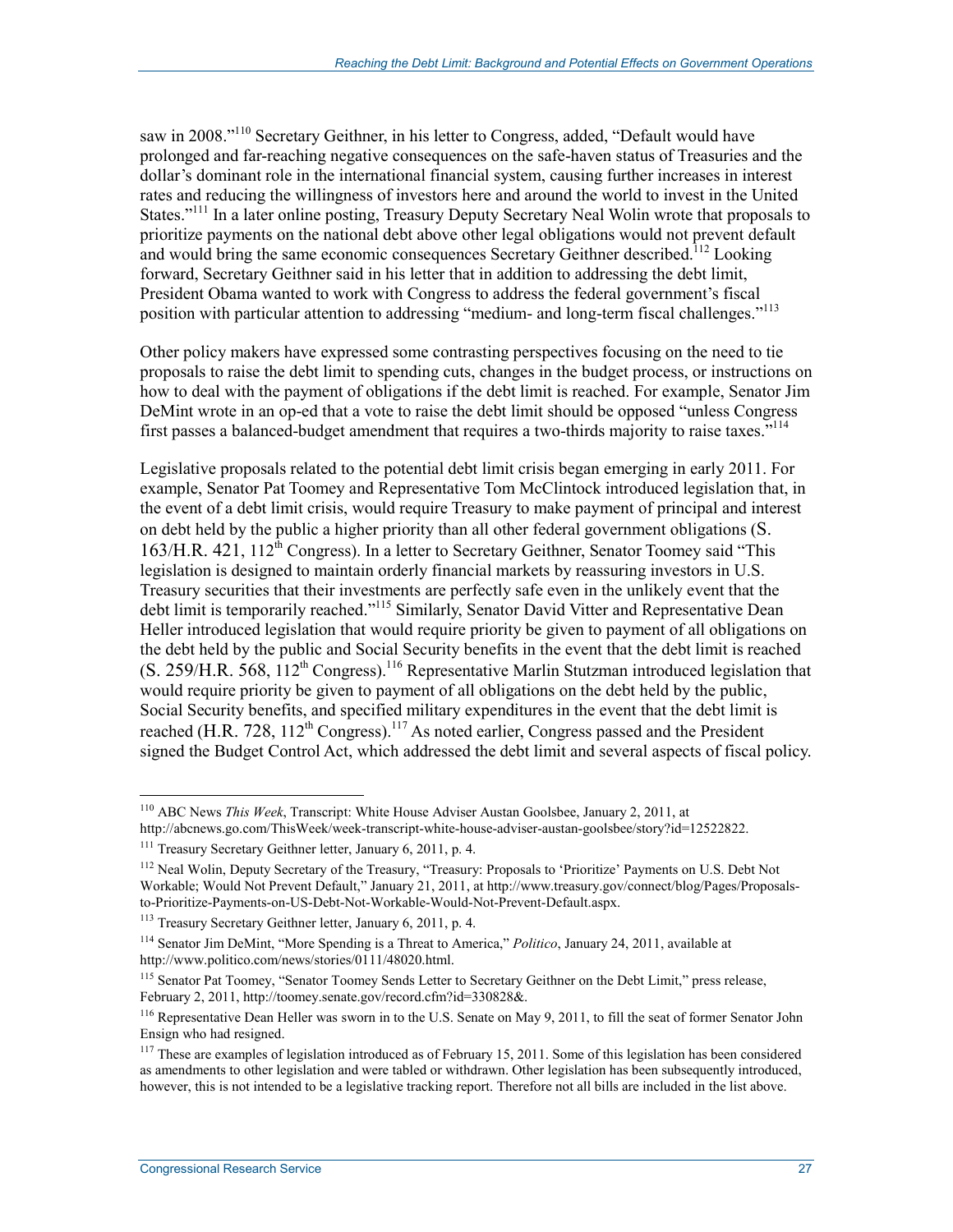## **Social Security Trust Fund Cash and Investment Management Practices**

By law, the Social Security Trust Funds must be invested in interest-bearing obligations of the United States or in obligations guaranteed as to both principal and interest by the United States (42 U.S.C. §401(d) and 42 U.S.C. §1320b-15).<sup>118</sup> The securities that Treasury issues to the Social Security Trust Funds count toward the federal debt limit.

Under normal procedures, Social Security revenues (Social Security payroll taxes and individual income taxes) are immediately credited to the Social Security Trust Funds in the form of shortterm, non-marketable Treasury securities called certificates of indebtedness (CIs). Under the terms of this exchange, when Treasury credits payroll tax and other revenues to Social Security in the form of CIs, the revenues themselves become available in the General Fund for other government operations.

CIs generally mature on the following June 30. Each June 30, any surplus for the year is converted from short-term Treasury securities to long-term, non-marketable Treasury securities called "special-issue obligations" or "specials."<sup>119</sup> In addition, other special issues that have just matured and that are not needed to pay near-term benefits are reinvested in special-issue obligations. Interest income is credited to the trust funds semi-annually (on June 30 and December 31) in the form of additional special-issue obligations.<sup>120</sup>

Social Security benefits are paid by Treasury from the General Fund. When Treasury pays Social Security benefits, it redeems an equivalent amount of Treasury securities held by the trust funds in order to reimburse the General Fund.

The Social Security program is projected to run a cash deficit through the 75-year forecast period. That is, Social Security's tax revenues are projected to be less than outlays for benefit payments and administration.<sup>121</sup> In a year when Social Security runs a cash flow deficit, Treasury redeems some long-term government securities held by the trust funds. However, Social Security will still need to invest in non-marketable, short-term government securities to manage short-term cash

<sup>&</sup>lt;u>.</u> <sup>118</sup> Social Security income comes from several sources: (1) payroll taxes paid by workers and employers; (2) federal income taxes paid by some beneficiaries on a portion of their benefits; (3) reimbursements from the General Fund to the trust funds for a variety of purposes; and (4) interest income from trust fund investments. Interest income is paid as a credit from the General Fund to the trust funds, in the form of additional nonmarketable government securities.

 $119$  Generally, the trust funds' long-term securities have maturities ranging from 1 to 15 years and normally mature in June of the applicable year.

<sup>120</sup> For a detailed discussion, see Social Security Administration, Office of the Chief Actuary, *Social Security Trust Fund Investment Policies and Practices*, Actuarial Note Number 142, January 1999, http://www.ssa.gov/OACT/ NOTES/pdf\_notes/note142.pdf (hereinafter cited as SSA Actuarial Note Number 142).

<sup>&</sup>lt;sup>121</sup> Social Security relies on accumulated trust fund assets to help pay benefits and administrative expenses when the program runs a cash deficit. Social Security benefits scheduled under current law can be paid in full and on time as long as there is a sufficient balance in the trust funds. The combined Social Security trust funds are projected to have a positive balance until 2033, when trust fund assets are projected to be exhausted under the intermediate assumptions of the Social Security Board of Trustees. For SSA's projections of Social Security Trust Fund operations, see 2014 Annual Report of the Board of Trustees of the Federal Old-Age and Survivors Insurance and Federal Disability Insurance Trust Funds, Washington, DC, July 28, 2014, http://www.socialsecurity.gov/OACT/TR/2014/tr2014.pdf. In addition, see CRS Report RL33028, *Social Security: The Trust Fund*, by Dawn Nuschler and Gary Sidor and CRS Report R43318, *Social Security Disability Insurance (DI) Trust Fund: Background and Solvency Issues*, by William R. Morton.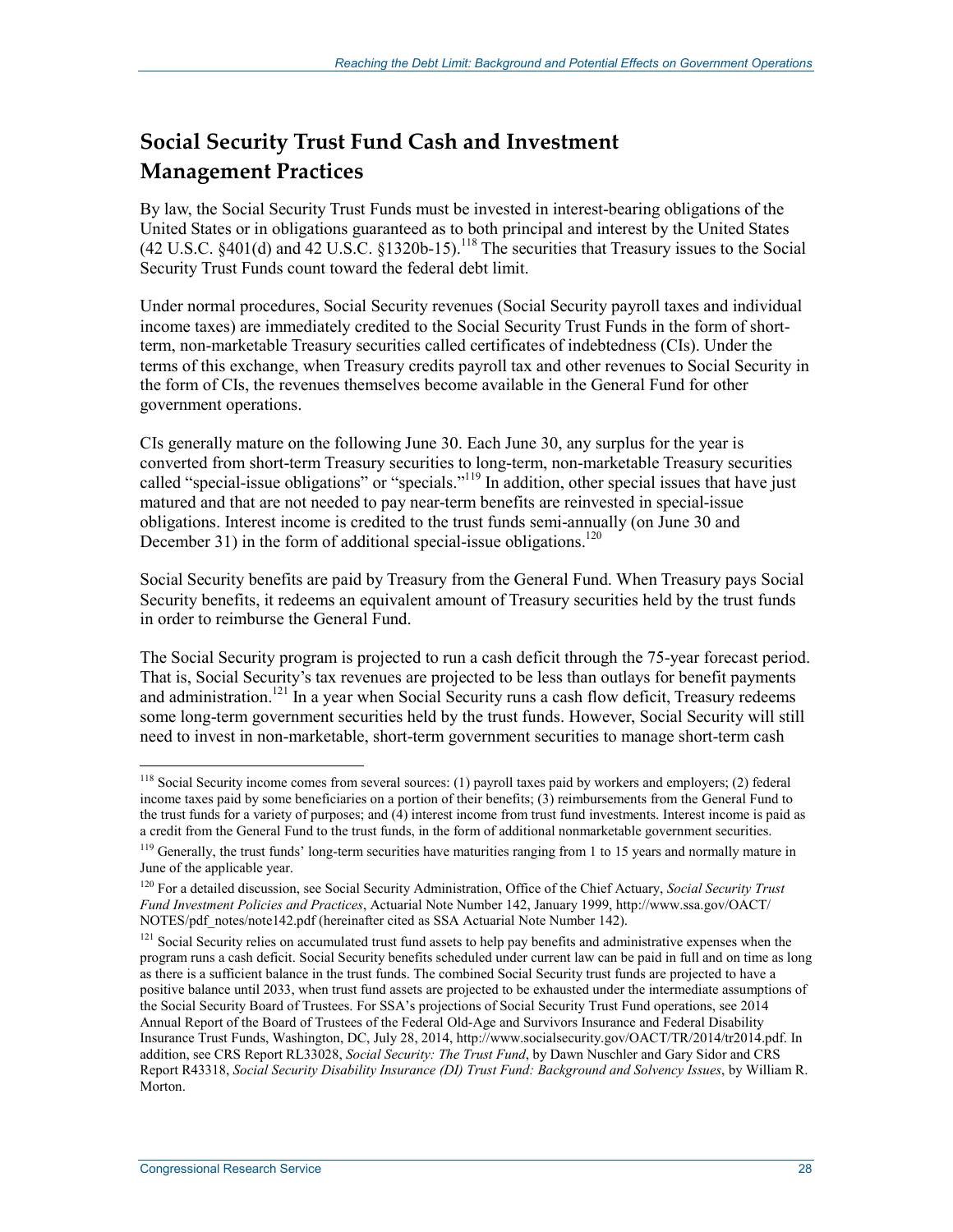flows during the periods between receiving revenues and paying benefits (42 U.S.C. §401(a), 42 U.S.C. §401(d) and 42 U.S.C. §1320b-15). Investing the trust funds' revenues for even very short periods ensures that the trust funds maximize their interest earnings. Social Security will also need to invest in non-marketable, long-term government securities in June of each year, when short-term and certain long-term trust fund securities mature and amounts not needed to pay nearterm benefits are rolled over into long-term government securities, and in June and December of each year, when semi-annual interest income is paid in the form of government securities.

In 2011 and 2012, Social Security drew on general revenues as a result of the Tax Relief, Unemployment Insurance Reauthorization, and Job Creation Act of 2010 (P.L. 111-312, as amended by P.L. 112-78 and P.L. 112-96). P.L. 111-312 provided a temporary 2 percentage point reduction in the Social Security payroll tax for employees and the self-employed in 2011, resulting in a tax rate of 4.2% for employees and  $10.4\%$  for the self-employed.<sup>122</sup> To protect the trust funds, P.L. 111-312 appropriated to the Social Security Trust Funds amounts equal to the reduction in payroll tax revenues. P.L. 111-312 specified that the appropriated amounts "shall be transferred from the General Fund at such times and in such manner as to replicate to the extent possible the transfers which would have occurred to such Trust Fund had such amendments not been enacted."<sup>123</sup> On December 23, 2011, Congress passed H.R. 3765 and President Obama signed the bill into law as P.L. 112-78 to extend the payroll tax reduction for workers and the general revenue transfers through February 2012. On February 17, 2012, the House and the Senate agreed to the conference report on H.R. 3630, which further extended the payroll tax reduction for workers and the general revenue transfers through the end of calendar year 2012. H.R. 3630 was signed into law by President Obama on February 22, 2012 (P.L. 112-96).

Depending on the extent and duration of any future debt limit crisis, and also on Treasury prioritization decisions, Social Security Trust Fund investment management procedures and benefit payments potentially could be affected because of the requirement that Treasury obligations cannot be issued to the Social Security Trust Funds if doing so would exceed the debt limit.<sup>124</sup> At the same time, as described above, P.L. 104-121 restricts the Treasury Secretary's ability to delay or otherwise underinvest incoming receipts to the Social Security and Medicare Trust Funds. Delayed issuance of government obligations to the Trust Funds, or early redemption of some Trust Fund assets, could accelerate depletion of the Trust Funds and move up the expected insolvency date, absent congressional action to make the Trust Funds whole.

Depending on the government's cash position in a given month, Treasury may need to issue new public debt to raise the cash needed to pay benefits. Treasury may be unable to issue new public debt, however, if doing so would exceed the debt limit. Social Security benefit payments may be delayed or jeopardized if Treasury does not have enough cash on hand to pay benefits.

 $122$  P.L. 111-312, as amended by P.L. 112-78 and P.L. 112-96, made no change to the Social Security payroll tax rate for employers (6.2%) or to the amount of wages and net self-employment income subject to the Social Security payroll tax.

<sup>123</sup> See P.L. 111-312, Title VI (Temporary Employee Payroll Tax Cut), at http://www.gpo.gov/fdsys/pkg/PLAW-111publ312/pdf/PLAW-111publ312.pdf.

<sup>&</sup>lt;sup>124</sup> SSA Actuarial Note Number 142, p. 3.